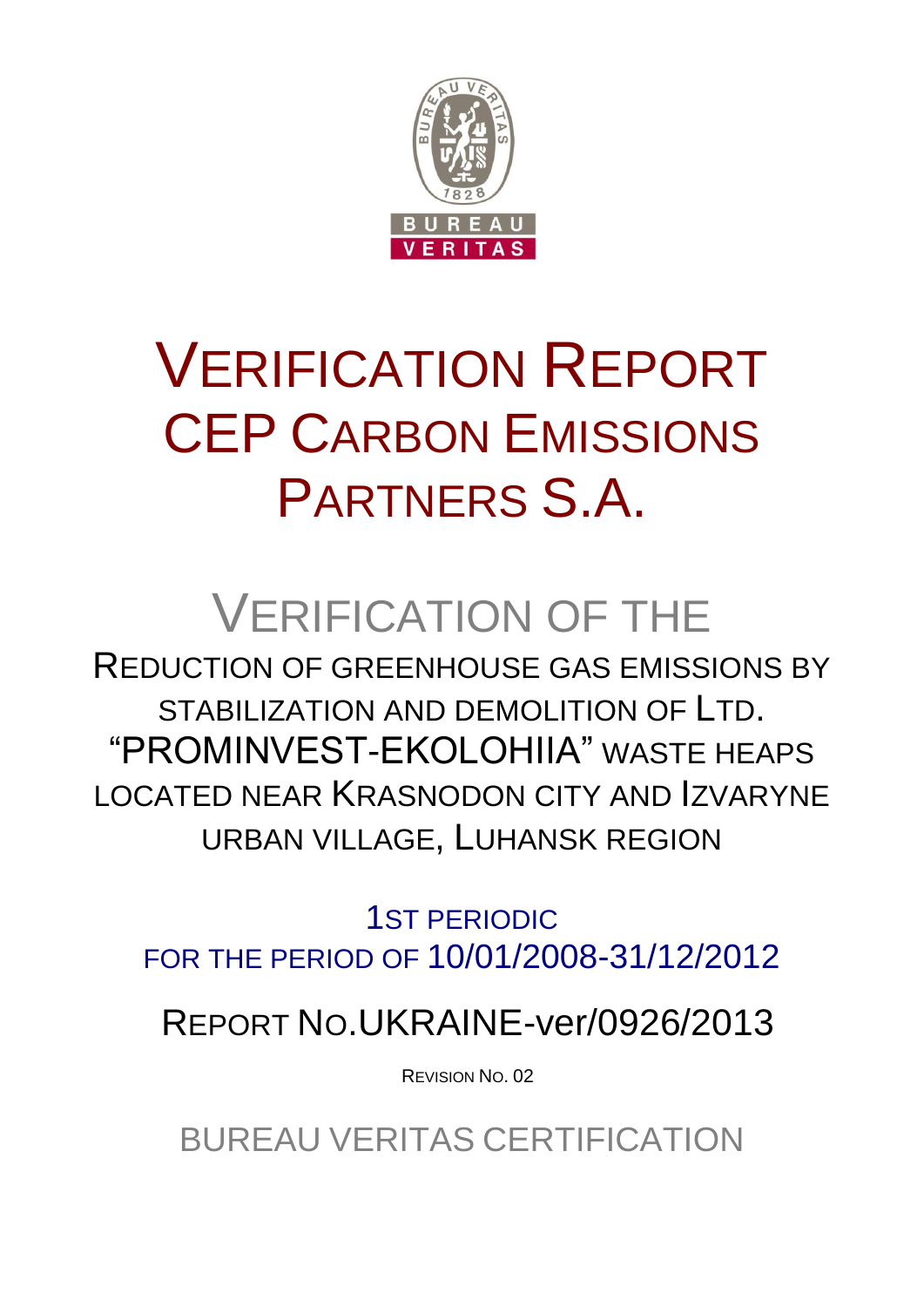#### **BUREAU VERITAS CERTIFICATION**

Report No: UKRAINE-ver/0926/2013



**VERIFICATION REPORT** 

| Date of first issue:<br>23/01/2013                      | Organizational unit:<br><b>Bureau Veritas Certification</b><br><b>Holding SAS</b> |
|---------------------------------------------------------|-----------------------------------------------------------------------------------|
| Client:<br><b>CEP CARBON EMISSIONS</b><br>PARTNERS S.A. | Client ref.:<br><b>Fabian Knodel</b>                                              |

Bureau Veritas Certification has made the 1st periodic verification for the period of 10/01/2008-31/12/2012 of the "Reduction of greenhouse gas emissions by stabilization and demolition of Ltd. "PROMINVEST-EKOLOHIIA" waste heaps located near Krasnodon city and Izvaryne urban village, Luhansk region", project of CEP Carbon Emissions Partners S.A., located in Ukraine, and applying the JI specific approach, on the basis of UNFCCC criteria for the JI, as well as criteria given to provide for consistent project operations, monitoring and reporting. UNFCCC criteria refer to Article 6 of the Kyoto Protocol, the JI rules and modalities and the subsequent decisions by the JI Supervisory Committee, as well as the host country criteria.

The verification scope is defined as a periodic independent review and ex post determination by the Accredited Entity of the monitored reductions in GHG emissions during defined verification period, and consisted of the following three phases; i) desk review of the monitoring report against project design and the baseline and monitoring plan; ii) follow-up interviews with project stakeholders; iii) resolution of outstanding issues and the issuance of the final verification report and opinion. The overall determination, from Contract Review to Determination Report & Opinion, was conducted using Bureau Veritas Certification internal procedures.

The first output of the verification process is a list of Clarification, Corrective Actions Requests, Forward Actions Requests (CR, CAR and FAR), presented in Appendix A.

In summary, Bureau Veritas Certification confirms that the project is implemented as planned and described in approved project design documents. Installed equipment being essential for generating emission reduction runs reliably and is calibrated appropriately. The monitoring system is in place and the project is generating GHG emission reductions. The GHG emission reduction is calculated accurately and without material errors, omissions, or misstatements, and the ERUs issued totalize 9 578 612 tonnes of  $CO<sub>2</sub>$  equivalent for the monitoring period from 10/01/2008 to 31/12/2012.

Our opinion relates to the project's GHG emissions and resulting GHG emission reductions reported and related to the approved project baseline and monitoring, and its associated documents.

| Report No:<br>UKRAINE-ver/0926/2013                                                                                                                                                                              | Subject Group:<br>JI   |              |                                                                                          |
|------------------------------------------------------------------------------------------------------------------------------------------------------------------------------------------------------------------|------------------------|--------------|------------------------------------------------------------------------------------------|
| Project title:<br>Reduction of greenhouse gas emissions<br>stabilization and demolition of Ltd. "PROMINVEST-<br>EKOLOHIIA" waste heaps located near Krasnodon<br>city and Izvaryne urban village, Luhansk region | by                     |              |                                                                                          |
| Work carried out by:<br>Viacheslav Yeriomin - Team Leader, Lead Verifier<br>Vasyl Kobzar - Team Member, Technical Specialist                                                                                     |                        |              |                                                                                          |
| Work reviewed by:<br>Ivan Sokolov - Internal Technical Reviewer<br>Viktoriya Lehka - Technical Specialisteritas                                                                                                  |                        | $\mathbb{Z}$ | No distribution without permission from the<br>Client or responsible organizational unit |
| Work approved by:<br>Ivan Sokolov - Climate Change Operational<br>Manager                                                                                                                                        |                        |              | Limited distribution                                                                     |
| Date of this revision:<br>Revision No.:<br>10/06/2013<br>02                                                                                                                                                      | Number of pages:<br>26 |              | Unrestricted distribution                                                                |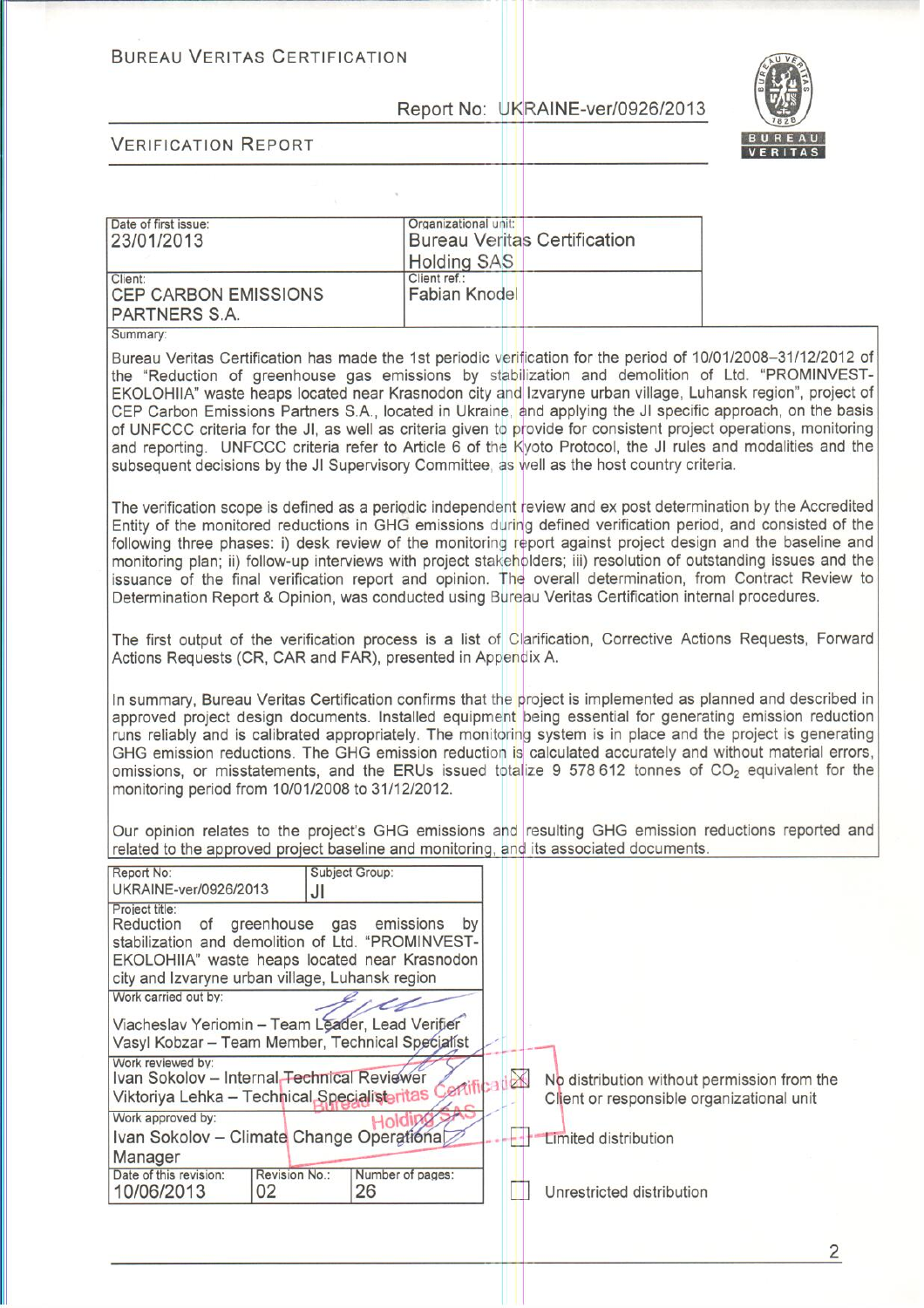#### VERIFICATION REPORT

#### *Table of Contents Page*

| 1.1 Objective                                                                 | $\overline{4}$ |
|-------------------------------------------------------------------------------|----------------|
| 1.2 Scope                                                                     | $\overline{4}$ |
| 1.3 Verification Team                                                         | 5              |
|                                                                               |                |
| 2.1 Review of Documents                                                       | 5              |
| 2.2 Follow-up Interviews                                                      | 6              |
| 2.3 Resolution of Clarification, Corrective and Forward Action Requests       | 6              |
|                                                                               |                |
| 3.1 Remaining issues and FARs from previous verifications                     | $\overline{7}$ |
| 3.2 Project approval by Parties involved (90-91)                              | $\overline{7}$ |
| 3.3 Project implementation (92-93)                                            | 8              |
| 3.4 Compliance of the monitoring plan with the monitoring methodology (94-98) | 10             |
| 3.5 Revision of monitoring plan (99-100)                                      | 11             |
| 3.6 Data management (101)                                                     | 11             |
| 3.7 Verification regarding programmes of activities (102-110)                 | 13             |
|                                                                               |                |
|                                                                               |                |
| APPENDIX A: COMPANY PROJECT VERIFICATION PROTOCOL  18                         |                |

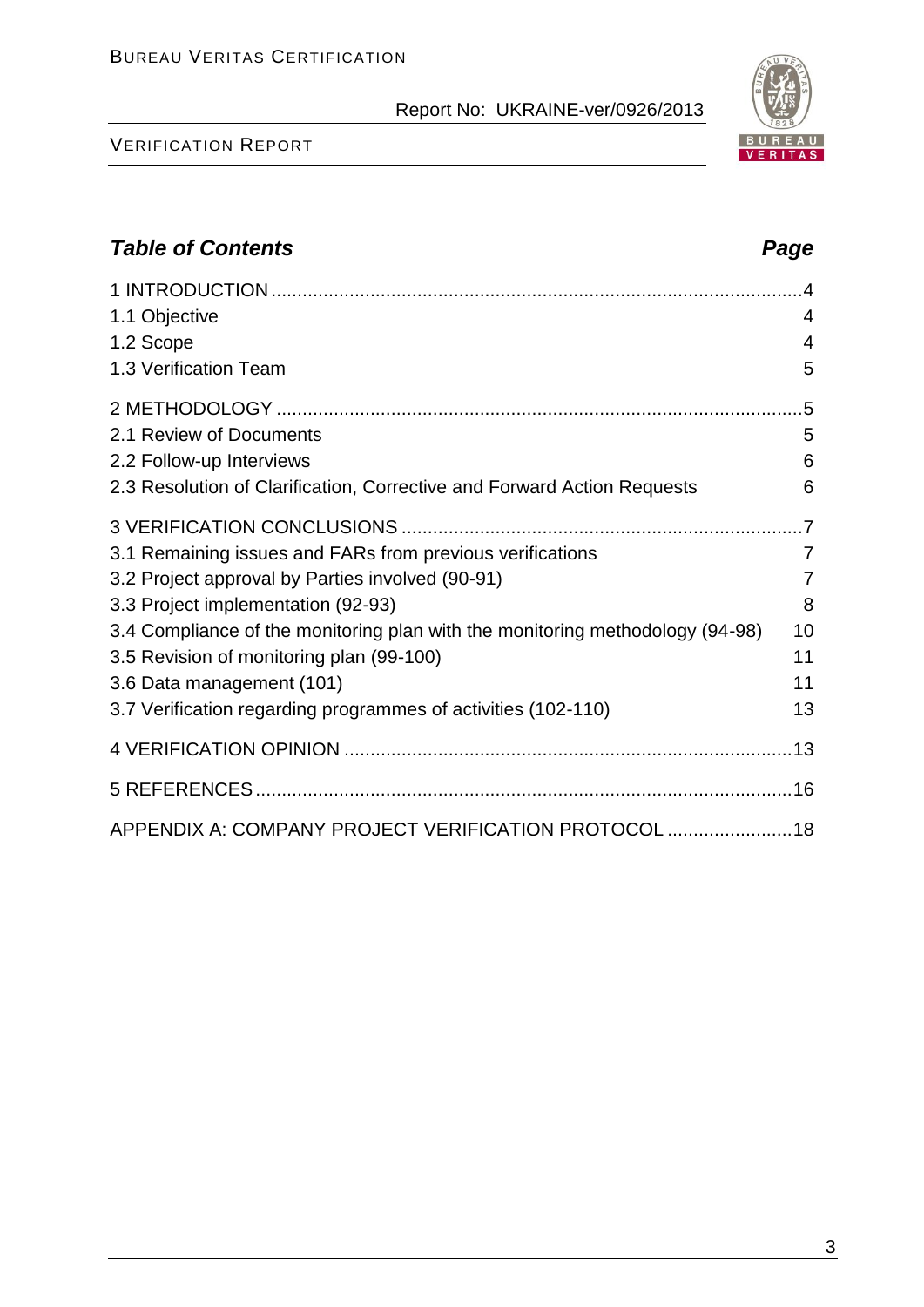

VERIFICATION REPORT

#### **1 INTRODUCTION**

CEP CARBON EMISSIONS PARTNERS S.A. has commissioned Bureau Veritas Certification to verify the emissions reductions of its JI project "Reduction of greenhouse gas emissions by stabilization and demolition of Ltd. "PROMINVEST-EKOLOHIIA" waste heaps located near Krasnodon city and Izvaryne urban village, Luhansk region" (hereafter called "the project") located in Ukraine.

This report summarizes the findings of the verification of the project, performed on the basis of UNFCCC criteria, as well as criteria given to provide for consistent project operations, monitoring and reporting.

Verification encompasses the period from January 10, 2008 to December 31, 2012.

#### **1.1 Objective**

Verification is the periodic independent review and ex post determination by the Accredited Independent Entity of the monitored reductions in GHG emissions during defined verification period.

The objective of verification can be divided in Initial Verification and Periodic Verification.

UNFCCC criteria refer to Article 6 of the Kyoto Protocol, the JI rules and modalities and the subsequent decisions by the JI Supervisory Committee, as well as the host country criteria.

#### **1.2 Scope**

The verification scope is defined as an independent and objective review of the project design document, the project's baseline study, monitoring plan and monitoring report, and other relevant documents. The information in these documents meets the Kyoto Protocol requirements, UNFCCC rules and associated interpretation.

The verification is not meant to provide any consulting towards the Client. However, stated requests for clarifications, corrective and/or forward actions may provide input for improvement of the project monitoring towards reductions in the GHG emissions.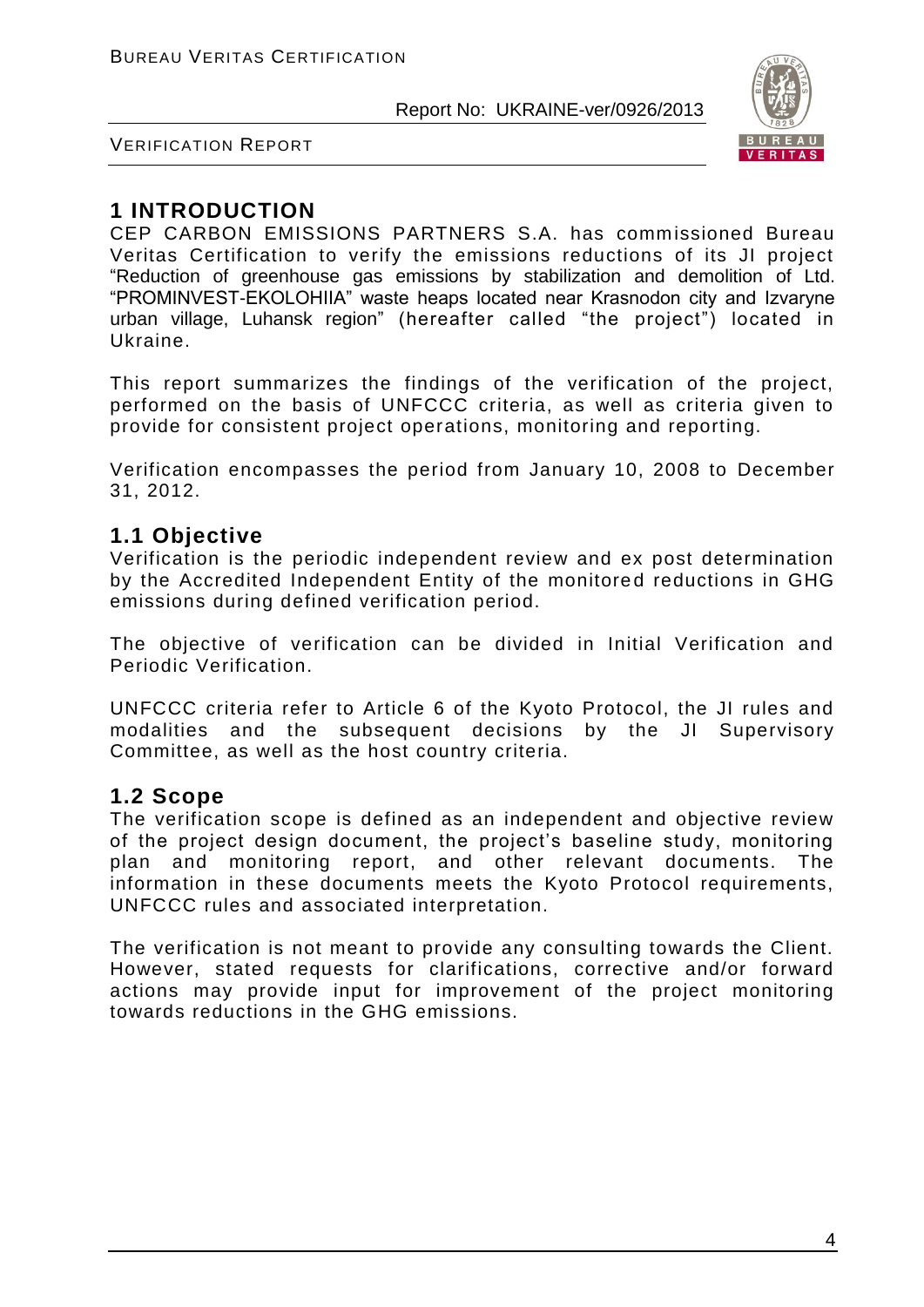

VERIFICATION REPORT

#### **1.3 Verification Team**

The verification team consists of the following personnel:

Viacheslav Yeriomin Bureau Veritas Certification Team Leader, Climate Change Lead Verifier

Vasylii Kobzar Bureau Veritas Certification Team Member, Technical Specialist

This verification report was reviewed by:

Ivan Sokolov Bureau Veritas Certification Internal Technical Reviewer

Viktoriya Lehka Bureau Veritas Certification Technical Specialist

#### **2 METHODOLOGY**

The overall verification, from Contract Review to Verification Report & Opinion, was conducted using Bureau Veritas Certification internal procedures.

In order to ensure transparency, a verification protocol was customized for the project, according to the version 01 of the Joint Implementation Determination and Verification Manual, issued by the Joint Implementation Supervisory Committee at its 19 meeting on 04/12/2009. The protocol shows, in a transparent manner, criteria (requirements), means of verification and the results from verifying the identified criteria. The verification protocol serves the following purposes:

- It organizes, details and clarifies the requirements a JI project is expected to meet;
- It ensures a transparent verification process where the verifier will document how a particular requirement has been verified and the result of the verification.

The completed verification protocol is enclosed in Appendix A to this report.

#### **2.1 Review of Documents**

The Monitoring Report (MR) submitted by CEP Carbon Emissions Partners S.A. and additional background documents related to the project design and baseline, i.e. country Law, Project Design Document (PDD), Approved CDM methodology, Determination Report for the project, issued by Bureau Veritas Certification Holding SAS, No.UKRAINE-DET/0834/2012 dated 05/12/2012, and Guidance on criteria for baseline setting and monitoring,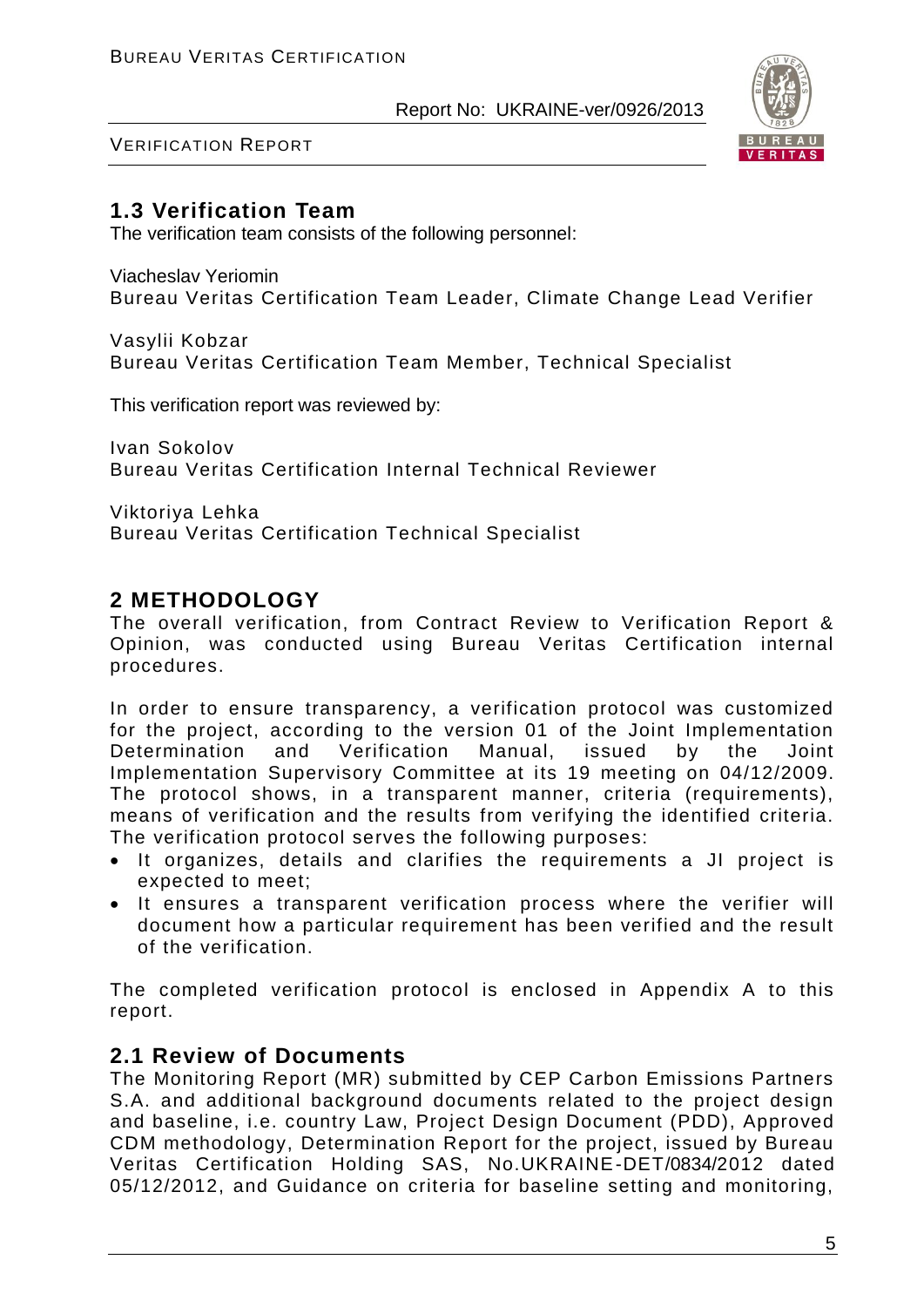

VERIFICATION REPORT

Host party criteria, Kyoto Protocol, Clarifications on Verification Requirements to be Checked by an Accredited Independent Entity were reviewed.

The verification findings presented in this report relate to the Monitoring Report for the period of 10/01/2008 – 31/12/2012, version 01 of 15/01/2013 and version 02 of 22/03/2013, and project as described in the determined PDD.

#### **2.2 Follow-up Interviews**

On 18/01/2013 Bureau Veritas Certification performed on-site interviews (Ltd. "Prominvest-Ekolohiia") with project stakeholders to confirm selected information and to resolve issues identified in the document review. Representatives of Ltd. "Prominvest-Ekolohiia" and CEP Carbon Emissions Partners S.A. were interviewed (see References). The main topics of the interviews are summarized in Table 1.

#### **Table 1 Interview topics**

| Interviewed organization | <b>Interview topics</b>                                              |
|--------------------------|----------------------------------------------------------------------|
| LTD. "PROMINVEST-        | Organizational Structure<br>➤                                        |
| EKOLOHIIA"               | Responsibility and authority<br>≻                                    |
|                          | Roles and responsibilities on data collection and<br>➤<br>processing |
|                          | Installation of equipment                                            |
|                          | Data registering, archiving and reporting                            |
|                          | Control of metering equipment<br>➤                                   |
|                          | System of measurements record keeping, database                      |
|                          | IT management<br>➤                                                   |
|                          | Personnel training<br>➤                                              |
|                          | Procedures and technology of Quality Management<br>➤                 |
|                          | Internal audit and control activities<br>➤                           |
| Consultant:              | Baseline methodology<br>≻                                            |
| CEP CARBON EMISSIONS     | Monitoring plan<br>➤                                                 |
| PARTNERS S.A.            | <b>Monitoring Report</b><br>⋗                                        |
|                          | Deviations from the PDD<br>⋗                                         |

#### **2.3 Resolution of Clarification, Corrective and Forward Action Requests**

The objective of this phase of the verification is to raise the requests for corrective actions and clarification and any other outstanding issues that needed to be clarified for Bureau Veritas Certification positive conclusion on the GHG emission reduction calculation.

If the Verification Team, in assessing the monitoring report and supporting documents, identifies issues that need to be corrected, clarified or improved with regard to the monitoring requirements, it should raise these issues and inform the project participants of these issues in the form of: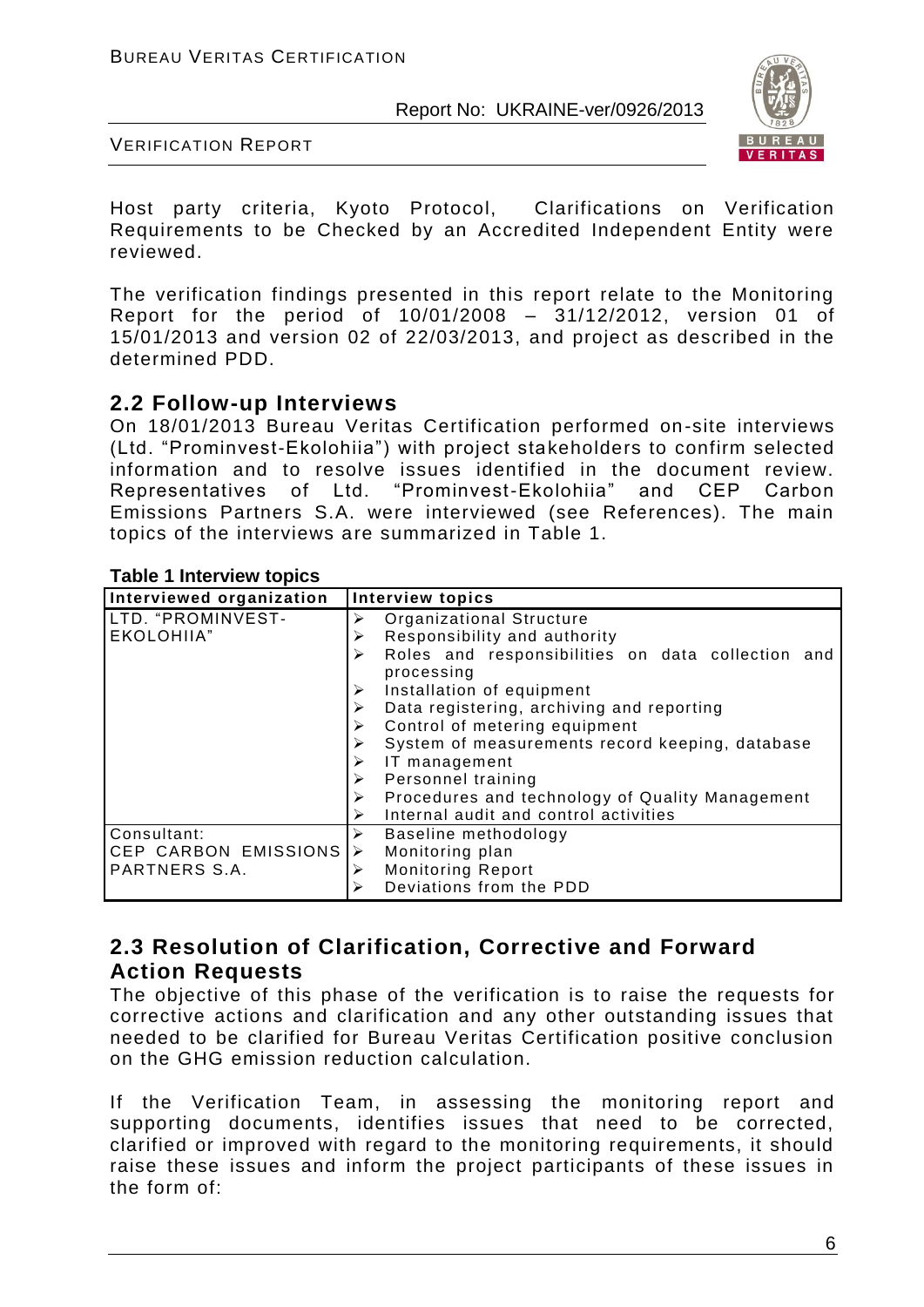

VERIFICATION REPORT

(a) Corrective action request (CAR), requesting the project participants to correct a mistake that is not in accordance with the monitoring plan;

(b) Clarification request (CL), requesting the project participants to provide additional information for the Verification Team to assess compliance with the monitoring plan;

(c) Forward action request (FAR), informing the project participants of an issue, relating to the monitoring that needs to be reviewed during the next verification period.

The Verification Team will make an objective assessment as to whether the actions taken by the project participants, if any, satisfactorily resolve the issues raised, if any, and should conclude its findings of the verification.

To guarantee the transparency of the verification process, the concerns raised are documented in more detail in the verification protocol in Appendix A.

#### **3 VERIFICATION CONCLUSIONS**

In the following sections, the conclusions of the verification are stated.

The findings from the desk review of the original monitoring documents and the findings from interviews during the follow up visit are described in the Verification Protocol in Appendix A.

The Clarification, Corrective and Forward Action Requests are stated, where applicable, in the following sections and are further documented in the Verification Protocol in Appendix A. The verification of the Project resulted in 6 Corrective Action Requests and 1 Clarification Request.

The number between brackets at the end of each section corresponds to the DVM paragraph.

#### **3.1 Remaining issues and FARs from previous verifications**

CAR 15 (absence of a written approval by the host party) raised during the determination, closed upon provision of the Letter of Approval to Bureau Veritas Certification Holding SAS.

#### **3.2 Project approval by Parties involved (90-91)**

The project has received an approval from the Host Party (Ukraine) - Letter of Approval No. 3873/23/7 dated 19/12/2012, issued by the State Environmental Investment Agency of Ukraine, as well as written app roval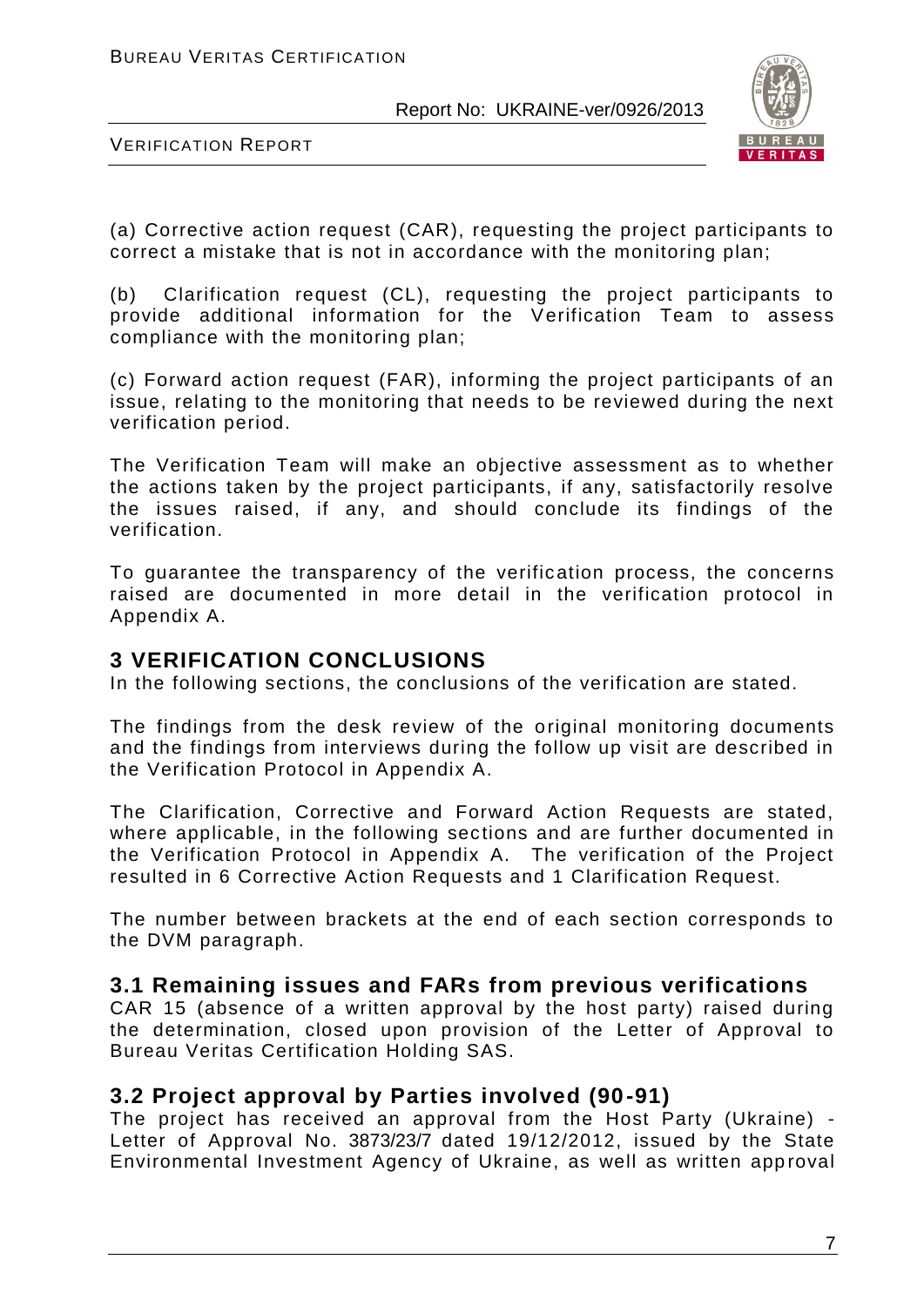

VERIFICATION REPORT

from project participant (Estonia) - Letter of Approval No. 12-1/10813-2-4 dated 18/12/2012, issued by the Government of Estonia. The abovementioned written approvals are unconditional.

The identified areas of concern as to the project approvals by the parties involved, project participants' responses and conclusions of Bureau Veritas Certification are described in Appendix A to this report (refer to CAR 01).

#### **3.3 Project implementation (92-93)**

The proposed project provides for complete demolition of the waste heaps of mines #17, #6 bis "Izvarino", Skhidna Mine, mine #134, mine #5, mine #2, mine #2 bis. The demolition of waste heaps included demolition of rock by special machinery, loading onto trucks and further transportation. This product was further sent to boiler houses to be combusted as fuel. Thus, rock in waste heaps was fully utilized, and coal received substituted coal, which would have been produced by underground mining. Processing of these waste heaps prevented ignition, improved ecological situation in the region, significantly reduced emissions of  $CO<sub>2</sub>$  and other harmful substances. Dismantling of waste heaps reduced the probability of groundwater contamination. Also an extra amount of coal was obtained without mining, which allowed to avoid leaks of methane, which accompany underground coal mining.

The project was initiated on January 10, 2008.

The start of the industrial stage on waste heap demolition - 10/01/2008.

The project implementation status during the reporting period of 10/01/2008 – 31/12/2012 is provided below:

|                        |                     | - ייני ש          |
|------------------------|---------------------|-------------------|
| Mine                   | Start of waste heap | End of waste heap |
|                        | demolition          | demolition        |
| Mine $#17$             | 18/01/2010          | 31/12/2014        |
| Mine #6 bis "Izvarino" | 21/05/2008          | 31/12/2012        |
| Skhidna Mine           | 12/02/2010          | 31/12/2014        |
| Mine #134              | 20/02/2009          | 31/12/2013        |
| Mine #5                | 10/01/2008          | 31/12/2012        |
| Mine #2                | 26/03/2008          | 31/12/2012        |
| Mine #2 bis            | 29/04/2008          | 31/12/2012        |

#### **Table 2 Project implementation status in the reporting period**

Table 3 presents data on coal extracted from waste heaps under the project activity and diesel fuel consumed during the diesel fuel production over the reporting monitoring period.

| Table 3 Project implementation status in the reporting period |  |  |
|---------------------------------------------------------------|--|--|
|---------------------------------------------------------------|--|--|

| Period | 2008 | 2009 | 2010 | 2011 | 2012 |
|--------|------|------|------|------|------|
|        |      |      |      |      |      |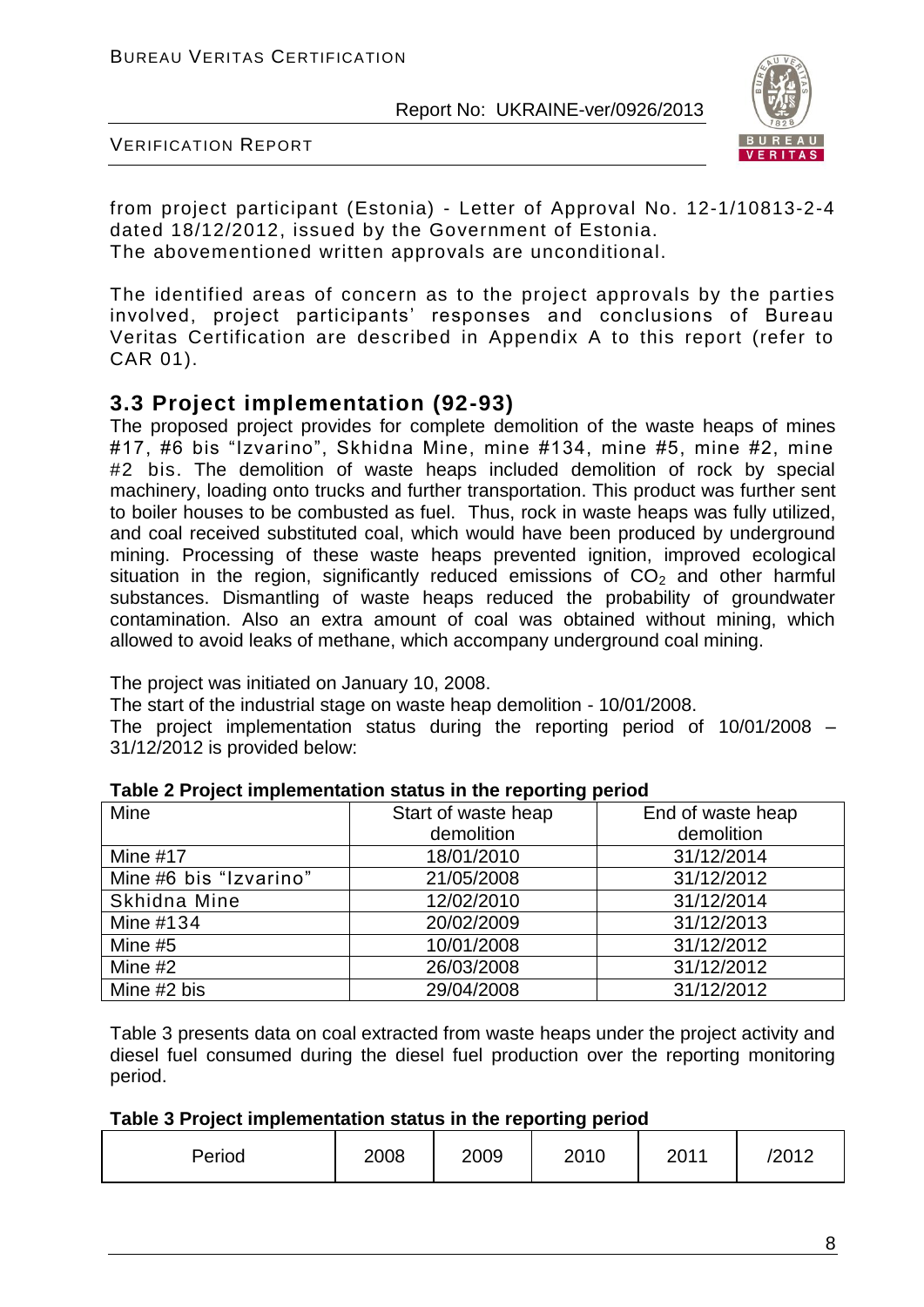

VERIFICATION REPORT

| Total amount of coal<br>extracted from the waste<br>heaps of mines $#17, #6$<br>bis "Izvarino",<br>Skhidna Mine, mine<br>#134, mine #5, mine<br>$#2$ , mine $#2$ bis, t | 864 021 | 942 907 | 1 021 532 | 890 120 | 875 684 |
|-------------------------------------------------------------------------------------------------------------------------------------------------------------------------|---------|---------|-----------|---------|---------|
| Total amount of diesel<br>fuel consumed during<br>demolition of waste<br>heaps, t                                                                                       | 3 9 3 5 | 3 602   | 4 9 2 5   | 3466    | 3 2 4 8 |

The proposed project is aimed at the reduction of anthropogenic emissions. Emissions are reduced due to:

- Removal of GHG emission sources associated with waste heap combustion by extraction of coal from the waste heaps;
- Reduction of uncontrolled emissions of methane due to replacement of coal that would have been extract by underground mining;
- Lower electricity consumption during beneficiation of coal extracted from dismantled waste heap against electricity consumption during coal mining.

Implementation of project activities according to the schedule included into the determined PDD version 02.

Starting date of the crediting period remained unchanged and is deemed the date when first emission reductions were generated, namely: January 10, 2008.

The monitoring system is existing and functioning.

Monitoring equipment, such as truck scales and other metering devices, is in line with the industry standards of Ukraine. All monitoring equipment is included into the detailed verification (calibration) schedule and is calibrated at a frequency set by the manufacturer.

A full-scale EIA in accordance with the legislation of Ukraine was performed for the proposed project in 2008. The main outcomes of that EIA follow:

- The main impact of the project activity on the environment is the impact on air. Project activity will cause additional coal dust and coal concentrate dust emissions. However, a study of emission levels and pollutant distribution charts shows that the impact will not exceed maximum allowable concentration;
- The impact on water is insignificant. The closed circuit water systems will be applied during the project implementation, and no waste water will be discharged.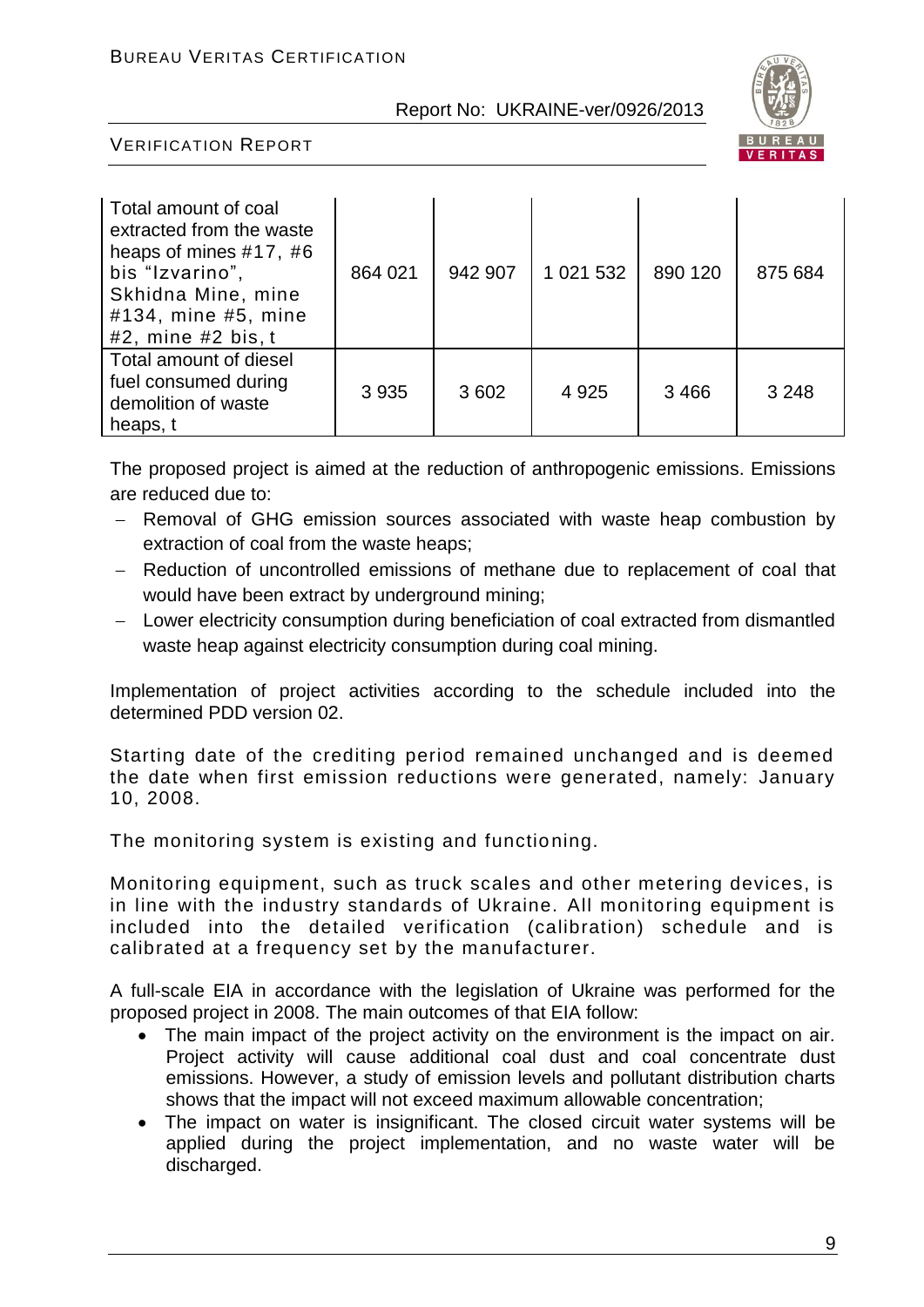

VERIFICATION REPORT

- The impact on flora and fauna is ambiguous. Project activity will cause changes in the existing landscape, yet the aggregate ultimate impact is positive. Grass and trees will be planted on the re-cultivated areas. No rare or endangered species will be impacted. The project activity will be done in the area remote from national parks or protected zones.
- The impact on flora and fauna is ambiguous. Project activity will cause changes in the existing landscape, yet the aggregate ultimate impact is positive. Grass and trees will be planted on the re-cultivated areas. No rare or endangered species will be impacted. The project activity will be done in the area remote from national parks or protected zones.
- The noise impact is limited. The distance between the main source of noise and residential districts will be as short as allowed, and the operation of movable noise sources (motor vehicles) will comply with local regulations;
- Impact on land use is positive. Considerable land area will be spared from the waste heaps and become available for development;
- No transboundary impact has been detected. Implementation of the project, all of which is physically located in Ukraine, exerts no environmental impact on any other country.

The identified areas of concern as to the project implementation, project participants' responses and conclusions of Bureau Veritas Certification are described in Appendix A to this report (refer to CAR 02, CAR 03).

#### **3.4 Compliance of the monitoring plan with the monitoring methodology (94-98)**

The monitoring occurred in accordance with the monitoring plan included in the PDD regarding which the determination has been deemed final and is so listed on the UNFCCC JI website.

For calculating the estimates referred to above, such key factors as the Ukrainian environmental legislation and other national legislation, as well as key relevant factors such as availability of funds for implementation of measures envisaged by the project, prices that are set by the state, modern technology and the ability to dismantle waste heaps, influencing the baseline emissions and the activity level of the project and the emissions as well as risks associated with the project were taken into account, as appropriate.

Sources of data that were used for calculation of emission reductions such as documents and archival data of the enterprise, standards and statistical forms, results of periodic logger readings, etc. are clearly defined, credible and transparent.

Emission factors, such as emission factor for non-controlled methane emissions during coal mining ( $EF_{CH4}$ ), carbon dioxide emission factor for electricity generation by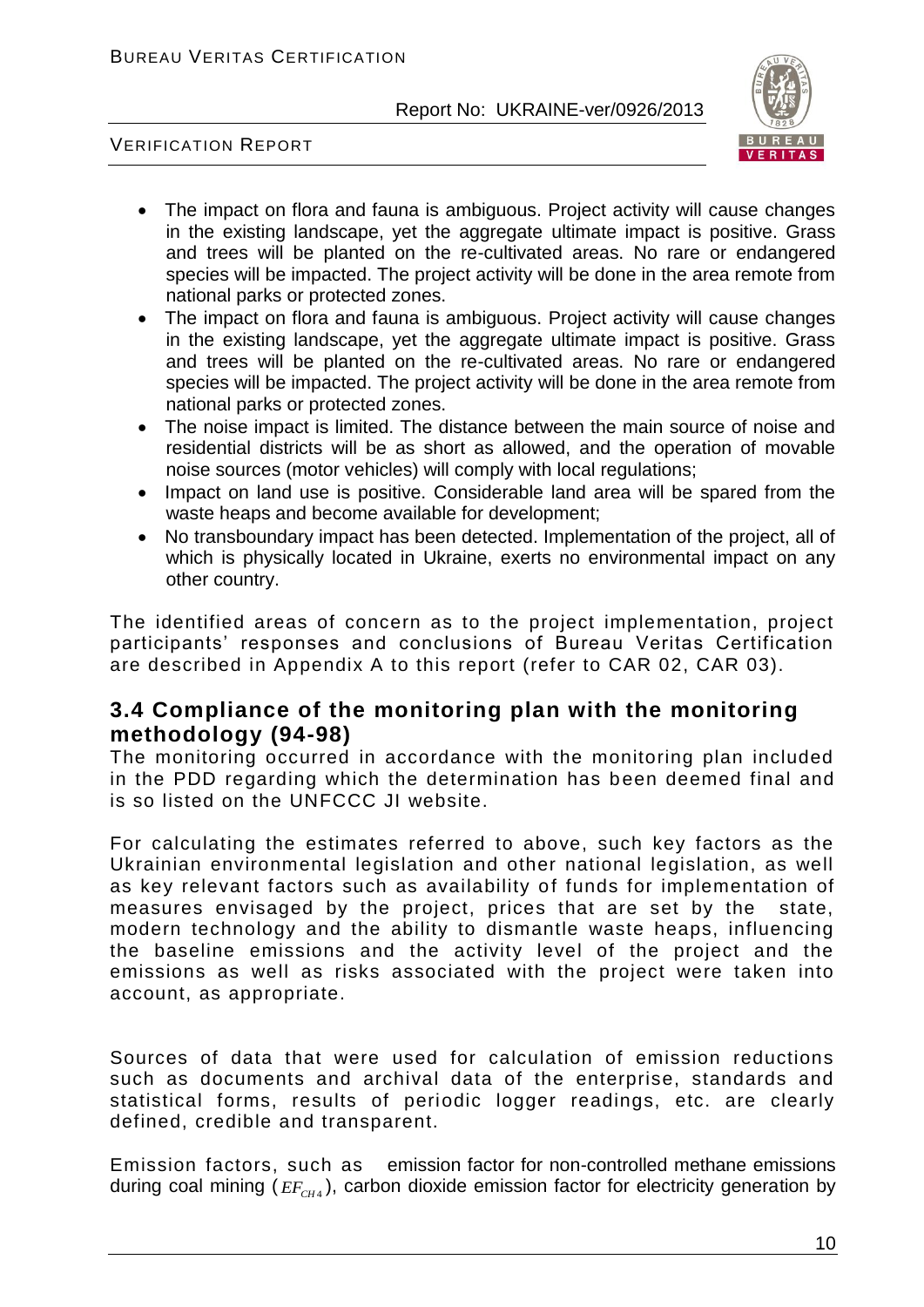

VERIFICATION REPORT

TPPs and electricity consumption  $(\mathit{EF}_\mathit{co2,ELEC}})$ , were chosen through careful balancing of accuracy and appropriateness and properly justified their choice.

The calculation of emission reductions is based on conservative assumptions and the most plausible scenarios in a transparent manner.

The monitoring periods per component of the project are clearly specified in the monitoring report and do not overlap with those for which verifications were already deemed final in the past.

The identified areas of concern as to the compliance of the monitoring plan with the monitoring methodology, project participants' responses and conclusions of Bureau Veritas Certification are described in Appendix A to this report (refer to CAR 04, CAR 05, CAR 06, CL 01).

#### **3.5 Revision of monitoring plan (99-100)**

Not applicable.

#### **3.6 Data management (101)**

The data and their sources, provided in monitoring report, are clearly identified, reliable and transparent.

The implementation of data collection procedures is in accordance with the monitoring plan, including the quality control and quality assurance procedures.

The function of the monitoring equipment, including its calibration status, is in order.

According to current legislation "On metrology and metrological activity", all metering equipment in Ukraine must meet the specified requirements of relevant standards and is subject to a periodic check. Interval of calibration/verification for truck scales is 1 year.

The project complies with legal requirements to calibration and verification.

The evidence and records used for the monitoring are maintained in a traceable manner.

The data collection and management system for the project is in accordance with the PDD and the monitoring plan.

The most objective and cumulative factor that provides a clear picture of whether the emission reduction took place is waste heap demolition. It is waste heap demolition that causes GHG emission reductions.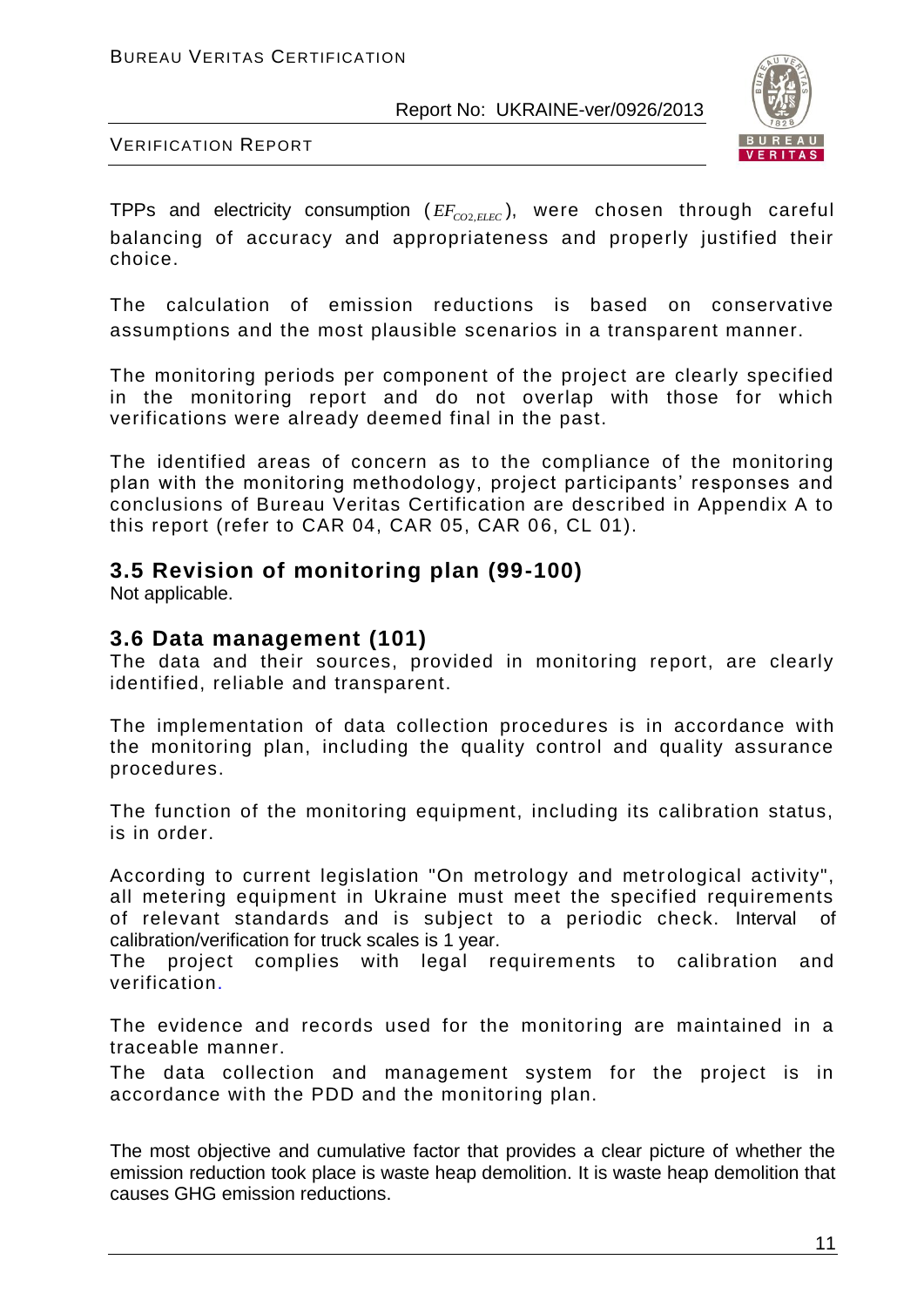

VERIFICATION REPORT

The following parameters are subject to monitoring:

- Diesel fuel consumed in the relevant period as a result of project activity.
- Coal extracted from the waste heap in the respective period and combusted for generation of power used for project activities, equal to the amount of coal that would have been produced by mining and combusted for energy generation in the baseline scenario.

Data and parameters subject to periodic monitoring, according to the monitoring plan provided in the PDD version 02, as well as the list of constant values used to calculate emission reductions, are provided in Section B.2.1. of the Monitoring Report, as well as in Annex 2.

Organizational and management structure of project owner, Ltd. "Prominvest-Ekolohiia", is used for data collection for approved monitoring plan. Company administration headed by the director of the company, Borys Filipov, is responsible for performance of monitoring, data collection, registration, visualization, storage and reporting of data that were monitored, and periodic inspection of measuring instruments. The structure of data collection and processing is demonstrated by the following chart:



#### **Figure 1. The structure of data collection and processing under the monitoring plan**

The operational structure of the company envisages data collection, compilation and cross-verification, as part of monitoring plan preparation.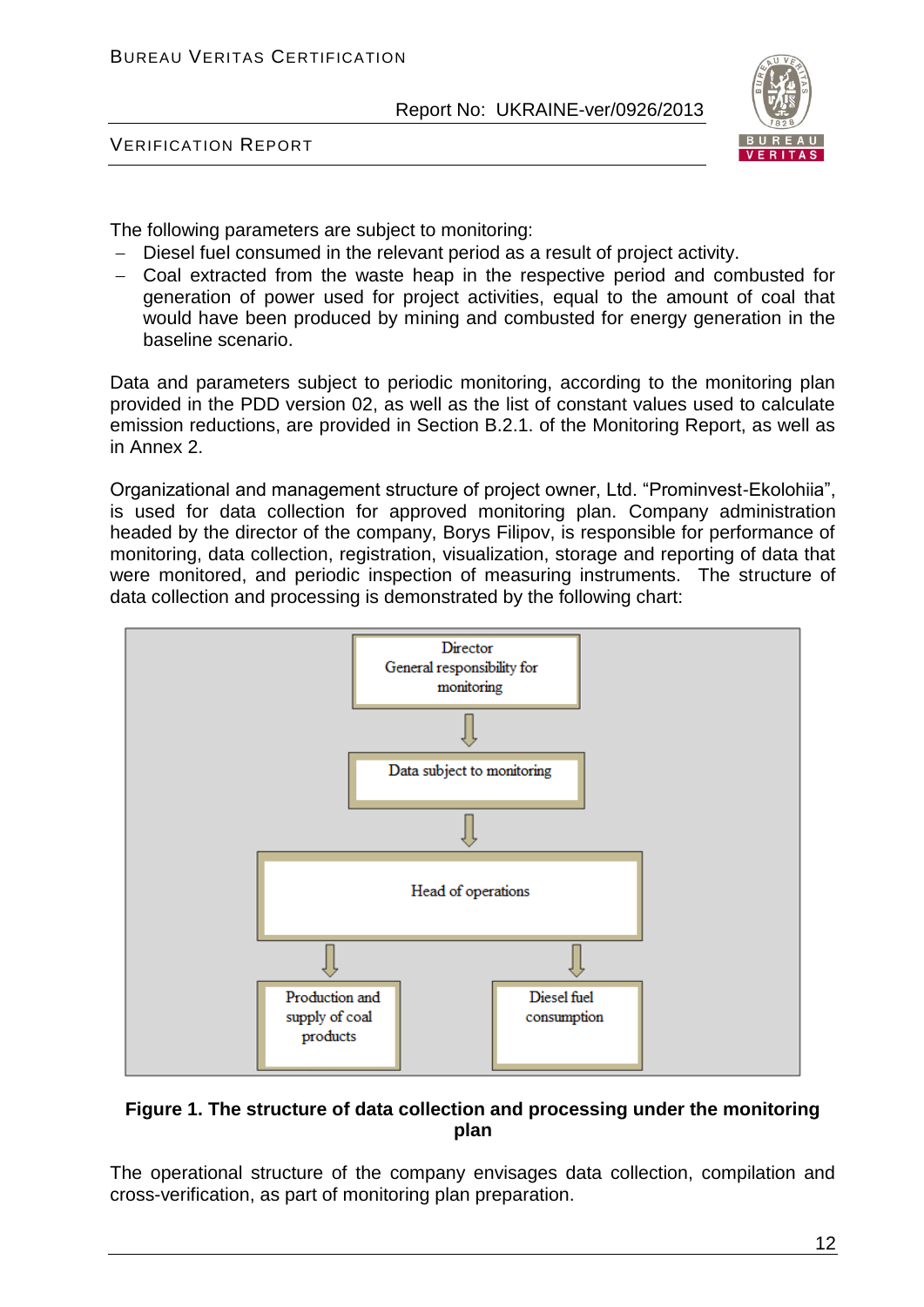

VERIFICATION REPORT

All necessary information for monitoring of GHGs emission reductions is stored in paper or/and electronic copies and will be stored till the end of the crediting period and for two years since the last ERU transaction.

The Monitoring Report version 02 provides sufficient information on the roles, responsibilities and authorities assigned for implementation and maintenance of monitoring procedures including data management. The verification team confirms effectiveness of the existing management and operational systems and found them eligible for reliable project monitoring.

#### **3.7 Verification regarding programmes of activities (102-110)** Not applicable.

#### **4 VERIFICATION OPINION**

Bureau Veritas Certification has performed the 1st periodic verification for the period of 10/01/2008–31/12/2012 of the "Reduction of greenhouse gas emissions by stabilization and demolition of Ltd. "PROMINVEST-EKOLOHIIA" waste heaps located near Krasnodon city and Izvaryne urban village, Luhansk region" project in Ukraine, which applies JI specific approach. The verification was performed on the basis of UNFCCC criteria and host country criteria and also on the criteria given to provide for consistent project operations, monitoring and reporting.

The verification consisted of the following three phases: i) desk review of the monitoring report against the project design and the baseline and monitoring plan; ii) follow-up interviews with project stakeholders; iii) resolution of outstanding issues and the issuance of the final verification report and opinion.

The management of Ltd. "Prominvest-Ekolohiia" is responsible for the preparation of the GHG emissions data and the reported GHG emissions reductions of the project. CEP CARBON EMISSIONS PARTNERS S.A. provides consulting support to Ltd. "Prominvest-Ekolohiia" in regards to data collection issues and is responsible for the preparation of the monitoring report on the basis set out within the project Monitoring Plan indicated in the final PDD version 02.

Bureau Veritas Certification verified the Project Monitoring Report version 02 for the reporting period of 10/01/2008–31/12/2012, as indicated below. Bureau Veritas Certification confirms that the project is implemented as planned and described in approved project design documents. Installed equipment being essential for generating emission reduction runs reliably and is calibrated appropriately. The monitoring system is in place and the project is generating GHG emission reductions.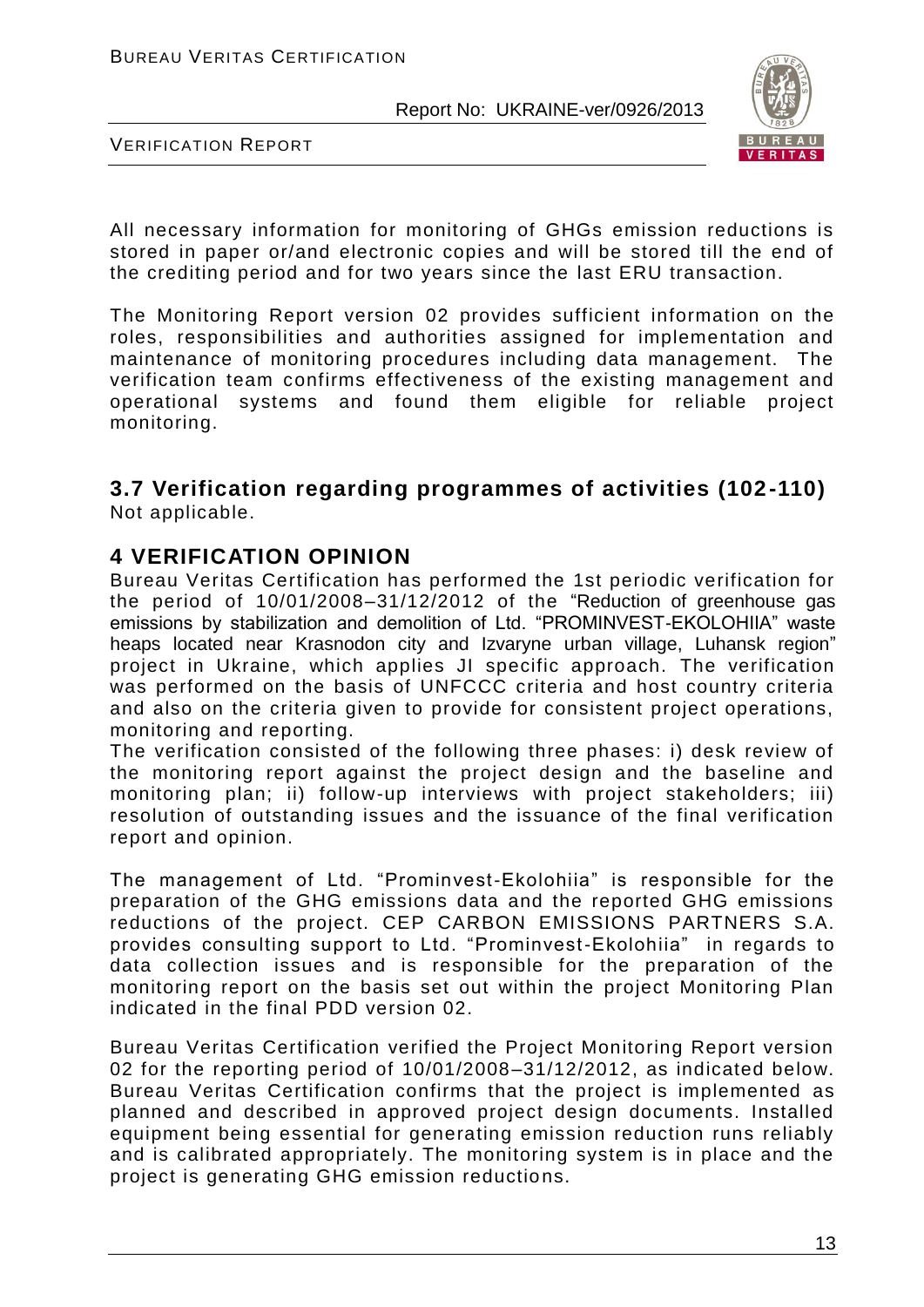

VERIFICATION REPORT

Emission reductions achieved under the project in the period of 10/01/2008 - 31/12/2012 do not differ much from the amount stipulated for the same period in the determined PDD. For emission reductions stipulated by the determined PDD version 02, MR version 02, see Table 4 below.

| Table 4 Emission reductions stipulated by the determined PDD version 02 and MR |  |
|--------------------------------------------------------------------------------|--|
| version 02                                                                     |  |

| <b>Period</b> | <b>Estimated</b><br>emission<br><b>GHG</b><br>reductions from the determined<br>PDD, in tonnes of $CO2e$ | emission<br>Ex-post<br><b>GHG</b><br>reductions from the Monitoring<br>Report, in tonnes of $CO2e$ |
|---------------|----------------------------------------------------------------------------------------------------------|----------------------------------------------------------------------------------------------------|
| 2008          | 1788 416                                                                                                 | 1788416                                                                                            |
| 2009          | 1 980 920                                                                                                | 1980920                                                                                            |
| 2010          | 2 128 556                                                                                                | 2 128 556                                                                                          |
| 2011          | 1848271                                                                                                  | 1855 151                                                                                           |
| 2012          | 1848271                                                                                                  | 1825 569                                                                                           |
| <b>Total</b>  | 9 594 434                                                                                                | 9578612                                                                                            |

This is attributable to the fact that it was impossible to obtain precise data to calculate GHG emission reductions for the reporting period at the moment of PDD development. All the required information has been provided to calculate GHG emissions for the reporting period, which ensured accurate calculation of emissions in the baseline and the project scenarios.

Bureau Veritas Certification can confirm that the GHG emission reduction is accurately calculated and is free of material errors, omissions, or misstatements. Our opinion relates to the project's GHG emissions and resulting GHG emissions reductions reported and related to the approved project baseline and monitoring, and its associated do cuments. Based on the information we have seen and evaluated, we confirm, with a reasonable level of assurance, the following statement:

Reporting period: from 10/01/2008 to 31/12/2012

In the period of 10/01/2008 - 31/12/2008 Baseline emissions :  $1412784$  t  $CO<sub>2</sub>$  equivalent.<br>Project emissions :  $12177$  t  $CO<sub>2</sub>$  equivalent. 12 177  $t CO<sub>2</sub>$  equivalent. Leakage  $\begin{array}{ccc} \text{Leakage} & \text{...} & \text{...} \\ \text{Emission reductions} & \text{...} & \text{...} \\ \end{array}$  1788 416 t CO<sub>2</sub> equivalent. : 1 788 416 t  $CO<sub>2</sub>$  equivalent. In the period of 01/01/2009 - 31/12/2009 Baseline emissions  $\begin{array}{ccc} \text{Baseline emission} & \text{Boseline emission} \\ \text{Boseline emission} & \text{Boseline mass} \\ \text{Coseline mass} & \text{Doseline mass} \\ \text{Doseline mass} & \text{Aoseline mass} \\ \text{Doseline mass} & \text{Aoseline mass} \\ \text{Eoseline mass} & \text{Aoseline mass} \\ \text{Eoseline mass} & \text{Aoseline mass} \\ \text{Eoseline mass} & \text{Aoseline mass} \\ \text{Eoseline mass} & \text{Aoseline mass} \\ \text{Eoseline mass} & \text{Aoseline mass} \\ \text{Eoseline mass} & \text{Aose$ Project emissions  $\begin{array}{ccc}\n\text{Project emission} & \text{Project}} \\
\text{Leakaae} & \text{Project}}\n\end{array}$  $\therefore$  -427 602 t CO<sub>2</sub> equivalent. Emission reductions :  $1980920 \t{CO<sub>2</sub>}$  equivalent.

In the period of 01/01/2010 - 31/12/2010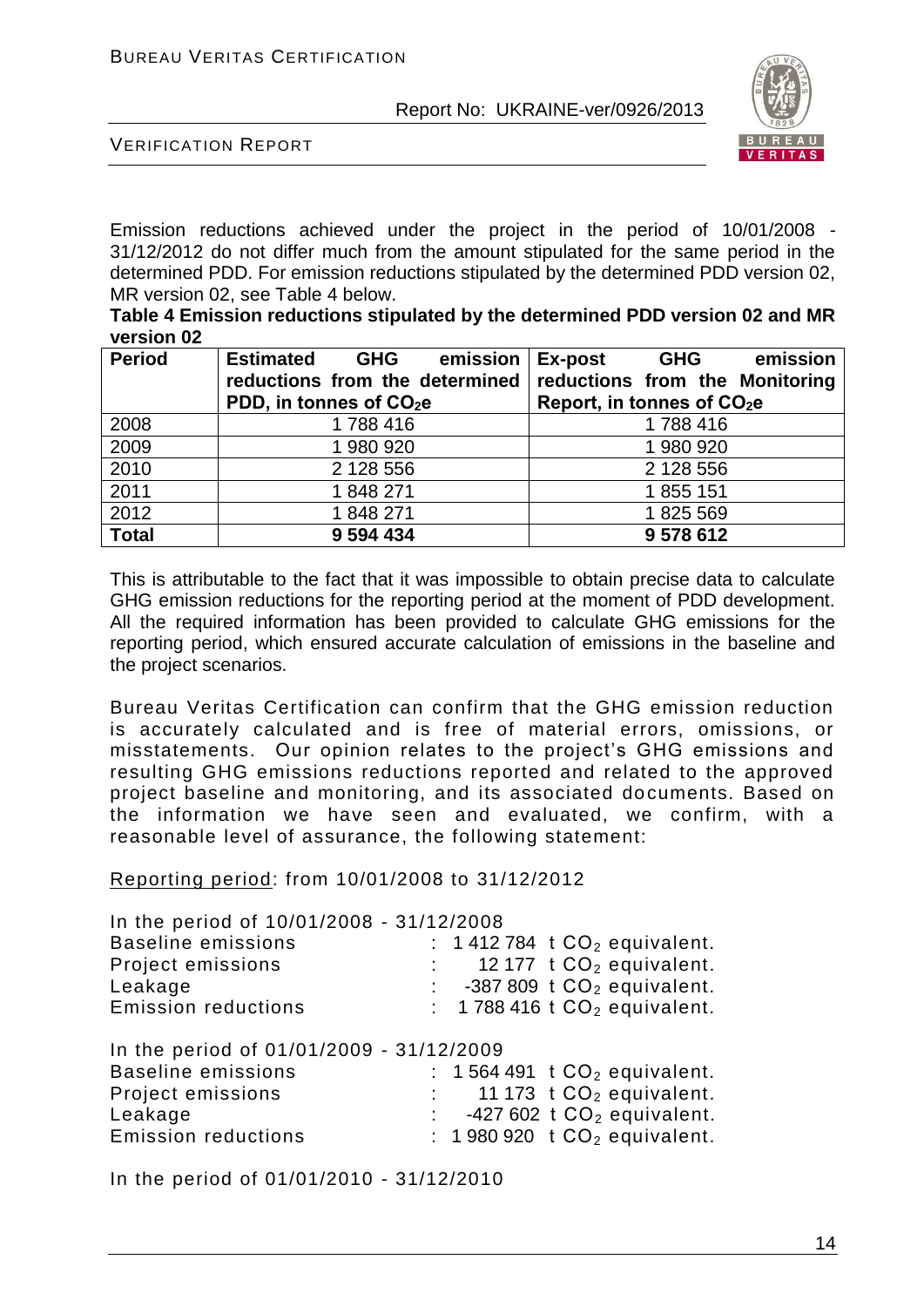

| <b>Baseline emissions</b><br>Project emissions<br>Leakage<br><b>Emission reductions</b>                                             |    | 15 349<br>: 464960<br>: 2128556 | : 1678 945 $\pm$ CO <sub>2</sub> equivalent.<br>t $CO2$ equivalent.<br>t $CO2$ equivalent.<br>$tCO2$ equivalent.                                  |
|-------------------------------------------------------------------------------------------------------------------------------------|----|---------------------------------|---------------------------------------------------------------------------------------------------------------------------------------------------|
| In the period of 01/01/2011 - 31/12/2011<br><b>Baseline emissions</b>                                                               |    |                                 | 1 462 962 $tCO2$ equivalent.                                                                                                                      |
| Project emissions                                                                                                                   |    |                                 | 10 802 $tCO2$ equivalent.                                                                                                                         |
| Leakage                                                                                                                             |    | $\mathbb{Z}^{\mathbb{Z}}$       | -402 991 $tCO2$ equivalent.                                                                                                                       |
| <b>Emission reductions</b>                                                                                                          |    |                                 | : 1855 151 $tCO2$ equivalent.                                                                                                                     |
| In the period of 01/01/2012 - 31/12/2012<br><b>Baseline emissions</b><br>Project emissions<br>Leakage<br><b>Emission reductions</b> | ÷. |                                 | 1 439 236 $tCO2$ equivalent.<br>10 122 $tCO2$ equivalent.<br>$\therefore$ -396 455 t CO <sub>2</sub> equivalent.<br>: 1825 569 $tCO2$ equivalent. |
| Total amount in the period: from 10/01/2008 to 31/12/2012                                                                           |    |                                 |                                                                                                                                                   |
| <b>Baseline emissions</b>                                                                                                           |    |                                 | $: 7558418$ t $CO2$ equivalent.                                                                                                                   |
| Project emissions                                                                                                                   |    |                                 | 59 623 $tCO2$ equivalent.                                                                                                                         |
| Leakage                                                                                                                             | t. |                                 | -2079 817 t $CO2$ equivalent.                                                                                                                     |
| <b>Emission reductions</b>                                                                                                          |    |                                 | $9578612$ t $CO2$ equivalent.                                                                                                                     |
|                                                                                                                                     |    |                                 |                                                                                                                                                   |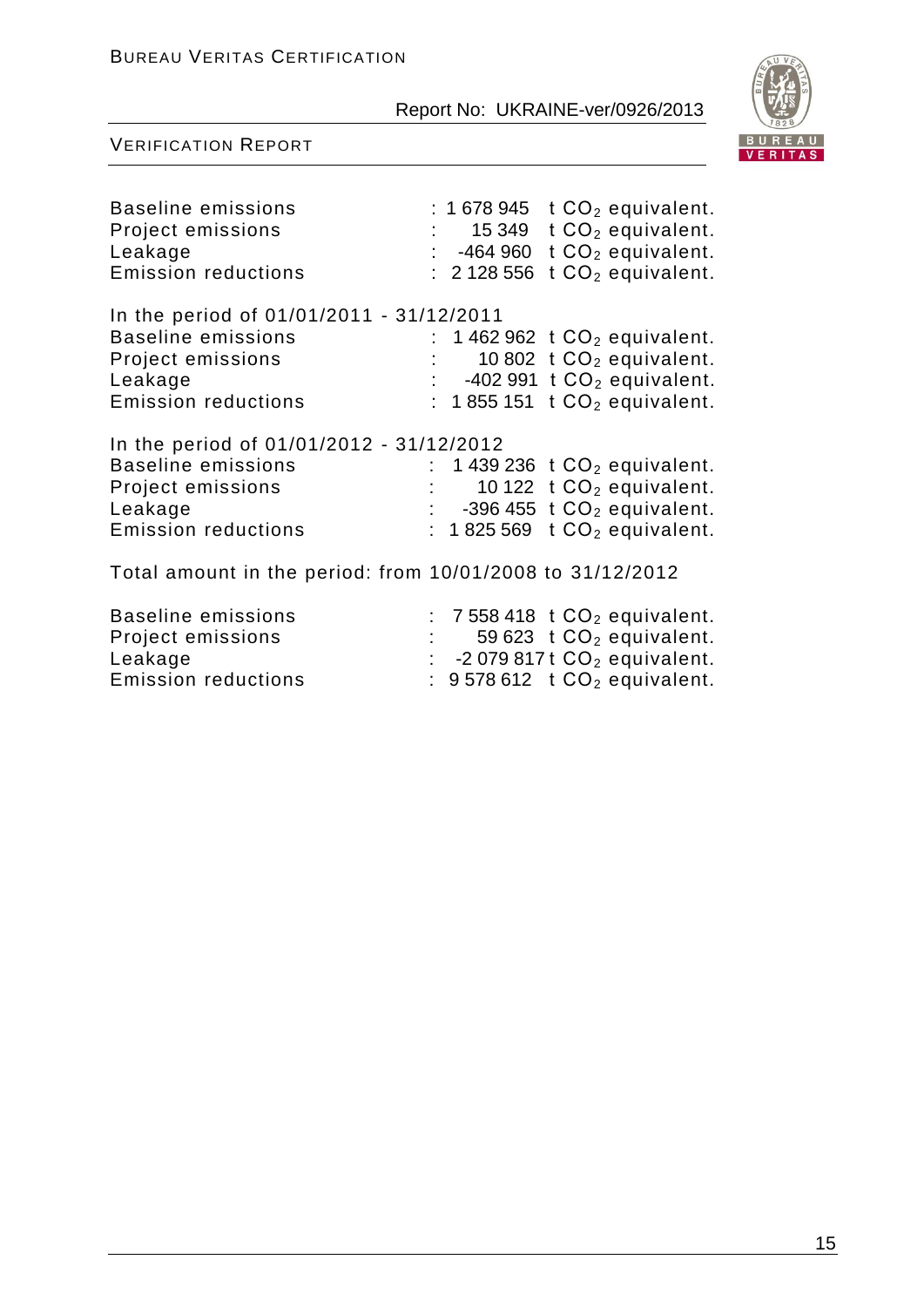

VERIFICATION REPORT

### **5 REFERENCES**

#### **Category 1 Documents:**

Documents provided by project participants that relate directly to the GHG components of the project.

| 11/            | Monitoring Report of JI project "Reduction of greenhouse gas emissions<br>by stabilization and demolition of Ltd. "PROMINVEST-EKOLOHIIA" waste<br>heaps located near Krasnodon city and Izvaryne urban village, Luhansk region"<br>for the period of 10/01/2008-31/12/2012, version<br>01<br>dated<br>15/01/2013                                           |
|----------------|------------------------------------------------------------------------------------------------------------------------------------------------------------------------------------------------------------------------------------------------------------------------------------------------------------------------------------------------------------|
| $\frac{12}{1}$ | Monitoring Report of JI project "Reduction of greenhouse gas emissions<br>by stabilization and demolition of Ltd. "PROMINVEST-EKOLOHIIA" waste                                                                                                                                                                                                             |
|                | heaps located near Krasnodon city and Izvaryne urban village, Luhansk region"                                                                                                                                                                                                                                                                              |
|                | for the period of 10/01/2008-31/12/2012, version<br>02<br>dated<br>22/03/2013                                                                                                                                                                                                                                                                              |
| /3/            | Annex 1: Definition of key notions and abbreviations Calculation of GHG<br>emission reductions                                                                                                                                                                                                                                                             |
| $\frac{14}{3}$ | Annex 2: Calculation of GHG emission reductions (Excel file)                                                                                                                                                                                                                                                                                               |
| /5/            | PDD "Reduction of greenhouse gas emissions by stabilization and demolition<br>of Ltd. "PROMINVEST-EKOLOHIIA" waste heaps located near Krasnodon city<br>and Izvaryne urban village, Luhansk region", version 02 dated 04/12/2012                                                                                                                           |
| /6/            | Bureau Veritas Certification Holding SAS Determination Report No.<br>UKRAINE-DET/0834/2012 "Reduction of greenhouse gas emissions by<br>stabilization and demolition of Ltd. "PROMINVEST-EKOLOHIIA" waste heaps<br>located near Krasnodon city and Izvaryne urban village, Luhansk region",<br>version 02 dated 05/12/2012                                 |
| 7              | Letter of Approval for the JI project "Reduction of greenhouse gas<br>emissions by stabilization and demolition of Ltd. "PROMINVEST-EKOLOHIIA"<br>waste heaps located near Krasnodon city and Izvaryne urban village, Luhansk<br>region" No. 3873/23/7 issued by the State Environmental Investment<br>Agency of Ukraine dated 19/12/2012.                 |
| /8/            | Letter of Approval of the project under article 6 of the Kyoto<br>Protocol (JI) "Reduction of greenhouse gas emissions by stabilization and<br>demolition of Ltd. "PROMINVEST-EKOLOHIIA" waste heaps located near<br>Krasnodon city and Izvaryne urban village, Luhansk region" No. 12-1/10813-<br>2-4, issued by the Government of Estonia on 18/12/2012. |

#### **Category 2 Documents:**

Background documents related to the design and/or methodologies employed in the design or other reference documents.

| $\frac{1}{1}$   Passport of waste heap No.9 of Ltd. "Prominvest-Ekolohiia" |
|----------------------------------------------------------------------------|
| $_{12/}$   Passport of waste heap No.17 of Ltd. "Prominvest-Ekolohiia"     |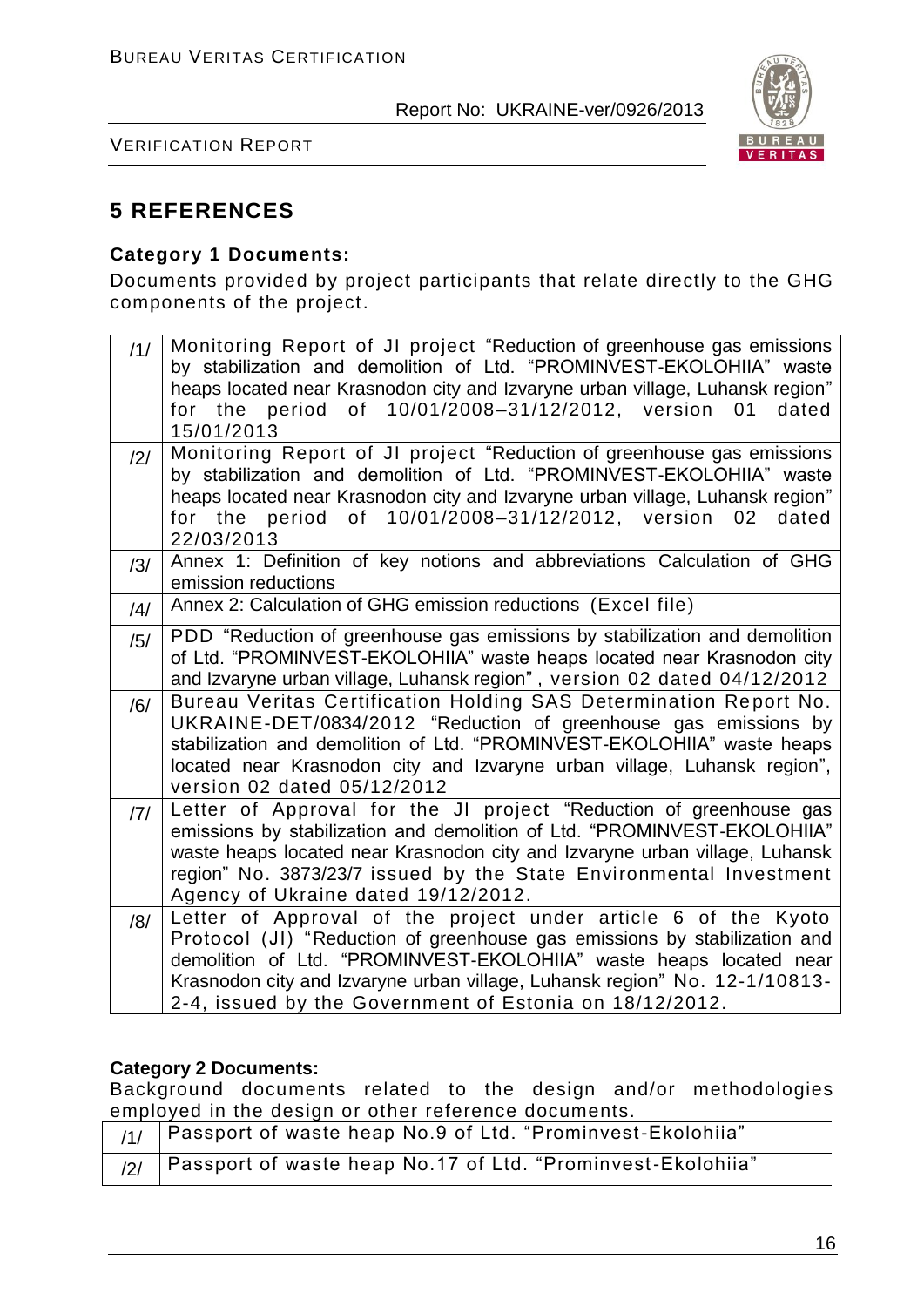

VERIFICATION REPORT

| /3/  | Passport of waste heap No.20 of Ltd. "Prominvest-Ekolohiia"    |
|------|----------------------------------------------------------------|
| /4/  | Passport of waste heap No.22 of Ltd. "Prominvest-Ekolohiia"    |
| /5/  | Passport of waste heap No.23 of Ltd. "Prominvest-Ekolohiia"    |
| /6/  | Passport of waste heap No.30 of Ltd. "Prominvest-Ekolohiia"    |
| 7    | Passport of waste heap No.31-32 of Ltd. "Prominvest-Ekolohiia" |
| /8/  | Passport of waste heap No.35 of Ltd. "Prominvest-Ekolohiia"    |
| /9/  | Passport of waste heap No.42 of Ltd. "Prominvest-Ekolohiia"    |
| /10/ | Passport of waste heap No.174 of Ltd. "Prominvest-Ekolohiia"   |
| /11/ | Passport of waste heap No.178 of Ltd. "Prominvest-Ekolohiia"   |

#### **Persons interviewed:**

List of persons interviewed during the verification or persons that contributed with other information that are not included in the documents listed above.

|     | <b>Name</b>    | Organisation                    | <b>Title</b>                                                      |
|-----|----------------|---------------------------------|-------------------------------------------------------------------|
| 11/ | Yu.V. Shentsev | Ltd. "Prominvest-<br>Ekolohiia" | <b>Deputy Director</b>                                            |
| /2/ | A.V. Melnyk    | Ltd. "Prominvest-<br>Ekolohiia" | <b>Financial Director</b>                                         |
| /3/ | Yu.A. Potapov  | Ltd. "Prominvest-<br>Ekolohiia" | <b>Chief Engineer</b>                                             |
| /4/ | N.H. Chyzhov   | Ltd. "Prominvest-<br>Ekolohiia" | <b>Chief Accountant</b>                                           |
| /5/ | S.A. Chypilin  | Ltd. "Prominvest-<br>Ekolohiia" | <b>Chief Power Engineer</b>                                       |
| /6/ | E.N. Stetsenko | Ltd. "Prominvest-<br>Ekolohiia" | <b>Chief Economist</b>                                            |
| /7/ | V.H. Prykhodko | Ltd. "Prominvest-<br>Ekolohiia" | Geologist                                                         |
| /8/ | H.M. Babyk     | Ltd. "Prominvest-<br>Ekolohiia" | Markscheider                                                      |
| /9/ | S.Repinetskyi  | "CEP" LLC                       | <b>CEP CARBON</b><br><b>EMISSIONS PARTNERS</b><br>S.A. Consultant |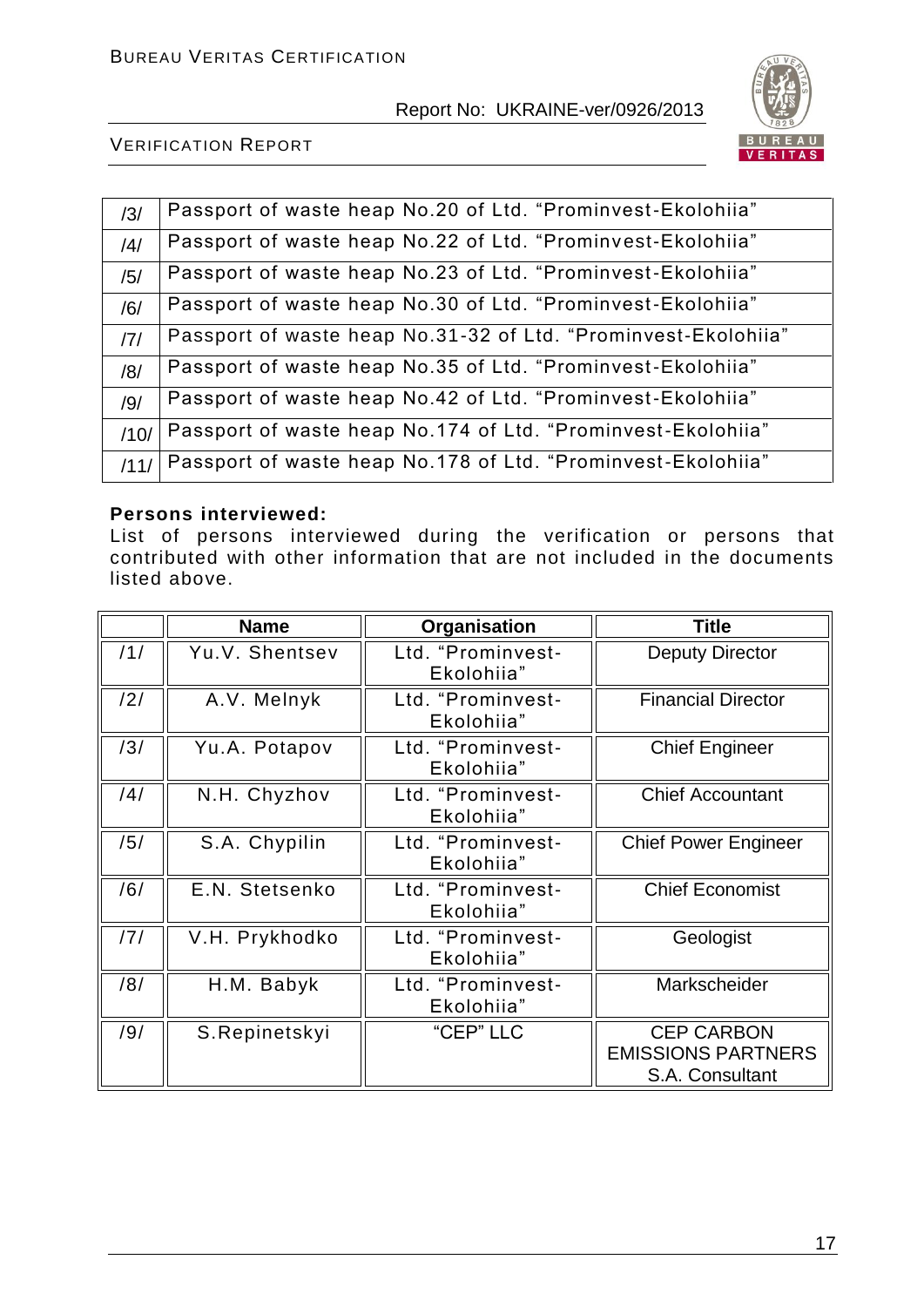

#### VERIFICATION REPORT

## APPENDIX A: COMPANY PROJECT VERIFICATION PROTOCOL

#### **BUREAU VERITAS CERTIFICATION HOLDING SAS**

#### **VERIFICATION PROTOCOL**

#### **Check list for verification, according to the JOINT IMPLEMENTATION DETERMINATION AND VERIFICATION MANUAL (Version 01)**

| <b>DVM</b>                    | <b>Check Item</b>                                                                                                                                                                                                                                                                   | Initial finding                                                                                                                                                                                                                                                                                                                                                                                                                                                        | <b>Draft Conclusion</b> |                         |
|-------------------------------|-------------------------------------------------------------------------------------------------------------------------------------------------------------------------------------------------------------------------------------------------------------------------------------|------------------------------------------------------------------------------------------------------------------------------------------------------------------------------------------------------------------------------------------------------------------------------------------------------------------------------------------------------------------------------------------------------------------------------------------------------------------------|-------------------------|-------------------------|
| <b>Paragraph</b>              |                                                                                                                                                                                                                                                                                     |                                                                                                                                                                                                                                                                                                                                                                                                                                                                        |                         | <b>Final Conclusion</b> |
|                               | <b>Project approvals by Parties involved</b>                                                                                                                                                                                                                                        |                                                                                                                                                                                                                                                                                                                                                                                                                                                                        |                         |                         |
| 90                            | Has the DFPs of at least one Party<br>involved, other than the host Party,<br>issued a written project approval when  <br>submitting the first verification report to<br>the secretariat for publication in<br>accordance with paragraph 38 of the JI<br>guidelines, at the latest? | The project was approved by both Host Party<br>(Ukraine) and another Party involved<br>(Estonia). Written approvals for the project<br>were issued by the National Coordinating<br>Entities of the Parties involved. Both Letters of<br>Approval were available as of the start of the<br>first project verification.<br><b>CAR 01.</b> The title of the body that issued the<br>Letter of Approval from the Ukrainian side is<br>incorrect in Section A.2. of the MR. | <b>CAR 01</b>           | <b>OK</b>               |
| 91                            | Are all the written project approvals by<br>Parties involved unconditional?                                                                                                                                                                                                         | All the written project approvals by Parties<br>involved are unconditional.                                                                                                                                                                                                                                                                                                                                                                                            | <b>OK</b>               | OK                      |
| <b>Project implementation</b> |                                                                                                                                                                                                                                                                                     |                                                                                                                                                                                                                                                                                                                                                                                                                                                                        |                         |                         |
| 92                            | Has the project been implemented in<br>accordance with the PDD regarding<br>which the<br>determination has been<br>deemed final and is so listed on the                                                                                                                             | The project has been<br>implemented<br>-in<br>accordance with the PDD regarding which the<br>determination has been deemed final and is<br>so listed on the UNFCCC JI website.                                                                                                                                                                                                                                                                                         | <b>CAR 02</b>           | OK                      |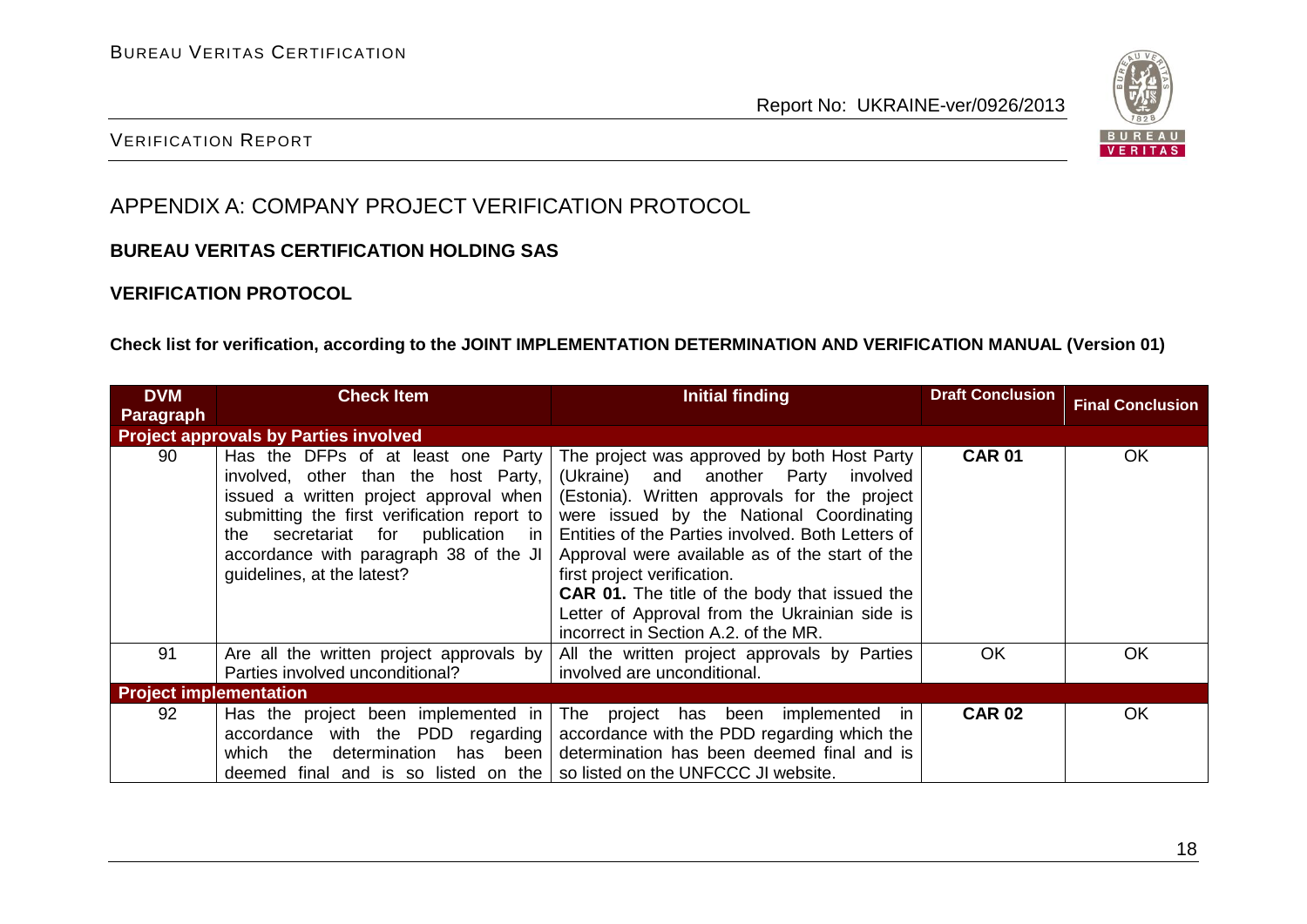

| <b>DVM</b><br><b>Paragraph</b> | <b>Check Item</b>                                                                                                                                                                                                                                                                                                                                                          | <b>Initial finding</b>                                                                                                                                                                                                                                                                                                                                                                                                                                                                              | <b>Draft Conclusion</b> | <b>Final Conclusion</b> |
|--------------------------------|----------------------------------------------------------------------------------------------------------------------------------------------------------------------------------------------------------------------------------------------------------------------------------------------------------------------------------------------------------------------------|-----------------------------------------------------------------------------------------------------------------------------------------------------------------------------------------------------------------------------------------------------------------------------------------------------------------------------------------------------------------------------------------------------------------------------------------------------------------------------------------------------|-------------------------|-------------------------|
|                                | <b>UNFCCC JI website?</b>                                                                                                                                                                                                                                                                                                                                                  | CAR 02. In Section A.7. of the MR please<br>specify GHG<br>emission<br>reductions<br>in.<br>accordance with the determined PDD in the<br>period of 01/01/2012-31/12/2012.                                                                                                                                                                                                                                                                                                                           |                         |                         |
| 93                             | What is the status of operation of the<br>project during the monitoring period?                                                                                                                                                                                                                                                                                            | Implementation of project activities according<br>to the schedule included into the determined<br>PDD version 02.<br><b>CAR 03.</b> Please provide information on project<br>implementation schedule in Section A.6. of the<br>MR.                                                                                                                                                                                                                                                                  | <b>CAR 03</b>           | OK                      |
|                                | <b>Compliance with monitoring plan</b>                                                                                                                                                                                                                                                                                                                                     |                                                                                                                                                                                                                                                                                                                                                                                                                                                                                                     |                         |                         |
| 94                             | Did the monitoring occur in accordance<br>with the monitoring plan included in the<br>PDD regarding which the determination<br>has been deemed final and is so listed<br>on the UNFCCC JI website?                                                                                                                                                                         | The monitoring occurred in accordance with<br>the monitoring plan included in the PDD<br>regarding which the determination has been<br>deemed final and is so listed on the UNFCCC<br>JI website.                                                                                                                                                                                                                                                                                                   | <b>OK</b>               | OK                      |
| 95(a)                          | For calculating the emission reductions  <br>or enhancements of net removals, were<br>key factors, e.g. those listed in 23 (b) (i)-<br>(vii) above, influencing the baseline<br>emissions or net removals and the<br>activity level of the project and the<br>emissions or removals as well as risks<br>associated with the project taken into<br>account, as appropriate? | For calculating the estimates referred<br>to above, such key factors as the<br>Ukrainian<br>environmental legislation<br>and other national legislation, as well<br>as key relevant factors such as<br>availability of funds for implementation<br>of measures envisaged by the project,<br>prices that are set by the<br>state,<br>modern technology and the ability to<br>dismantle waste heaps, influencing the<br>baseline emissions and the activity<br>level of the project and the emissions | <b>CAR 04</b>           | OK                      |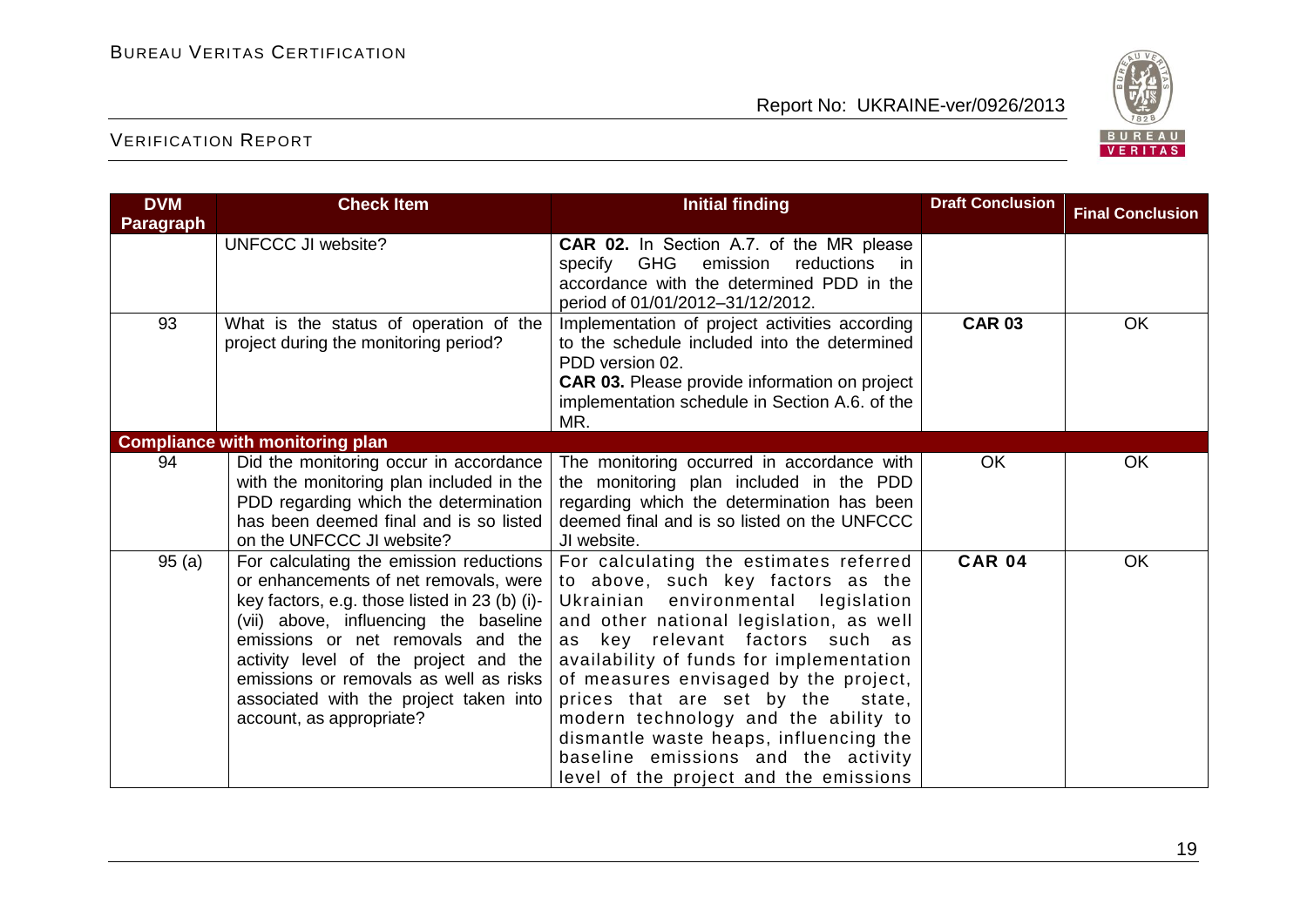

| <b>DVM</b>        | <b>Check Item</b>                                                                                                                                                                                                                                                                                     | <b>Initial finding</b>                                                                                                                                                                                                                                                                                                                                                                                                                                                                             | <b>Draft Conclusion</b>                        | <b>Final Conclusion</b> |
|-------------------|-------------------------------------------------------------------------------------------------------------------------------------------------------------------------------------------------------------------------------------------------------------------------------------------------------|----------------------------------------------------------------------------------------------------------------------------------------------------------------------------------------------------------------------------------------------------------------------------------------------------------------------------------------------------------------------------------------------------------------------------------------------------------------------------------------------------|------------------------------------------------|-------------------------|
| <b>Paragraph</b>  |                                                                                                                                                                                                                                                                                                       |                                                                                                                                                                                                                                                                                                                                                                                                                                                                                                    |                                                |                         |
|                   |                                                                                                                                                                                                                                                                                                       | as well as risks associated with the<br>project were taken into account, as<br>appropriate.<br>CAR 04. Data units for parameter are<br>incorrect in Section B.2.3. of the MR.                                                                                                                                                                                                                                                                                                                      |                                                |                         |
| 95(b)             | Are data sources used for calculating<br>emission reductions or enhancements<br>net removals clearly<br>identified,<br>of<br>reliable and transparent?                                                                                                                                                | Yes, data sources used for calculating<br>emission reductions are clearly identified,<br>reliable and transparent.<br><b>CAR 05.</b> Section A.5.2. of the MR provides<br>incorrect title of the Guidance under which the<br>JI-specific approach was chosen for emission<br>reductions monitoring.<br>CAR 06. Please verify table numbering in the<br>MR.<br>CL 01. Please specify in formula 4 description<br>in Section D.1. of the MR that the calculation<br>refers to the baseline scenario. | <b>CAR 05</b><br><b>CAR 06</b><br><b>CL 01</b> | <b>OK</b><br>OK<br>OK   |
| 95 <sub>(c)</sub> | Are emission factors, including default<br>emission factors, if used for calculating<br>the<br>emission<br>reductions<br>or<br>enhancements<br>of<br>net<br>removals,<br>selected<br>carefully<br>balancing<br>by<br>reasonableness, and<br>and<br>accuracy<br>appropriately justified of the choice? | Emission factors, such as<br>emission<br>factor for non-controlled methane emissions<br>during coal mining $(EF_{CH4})$ , carbon dioxide<br>emission factor for electricity generation by<br>TPPs and electricity consumption ( $EF_{CO2.ELEC}$ ),<br>were chosen through careful balancing<br>of accuracy and appropriateness and<br>properly justified their choice.                                                                                                                             | OK                                             | OK                      |
| 95(d)             | Is the calculation of emission reductions<br>or enhancements of net removals based                                                                                                                                                                                                                    | The calculation of emission reductions is<br>based on conservative assumptions and the                                                                                                                                                                                                                                                                                                                                                                                                             | OK                                             | OK                      |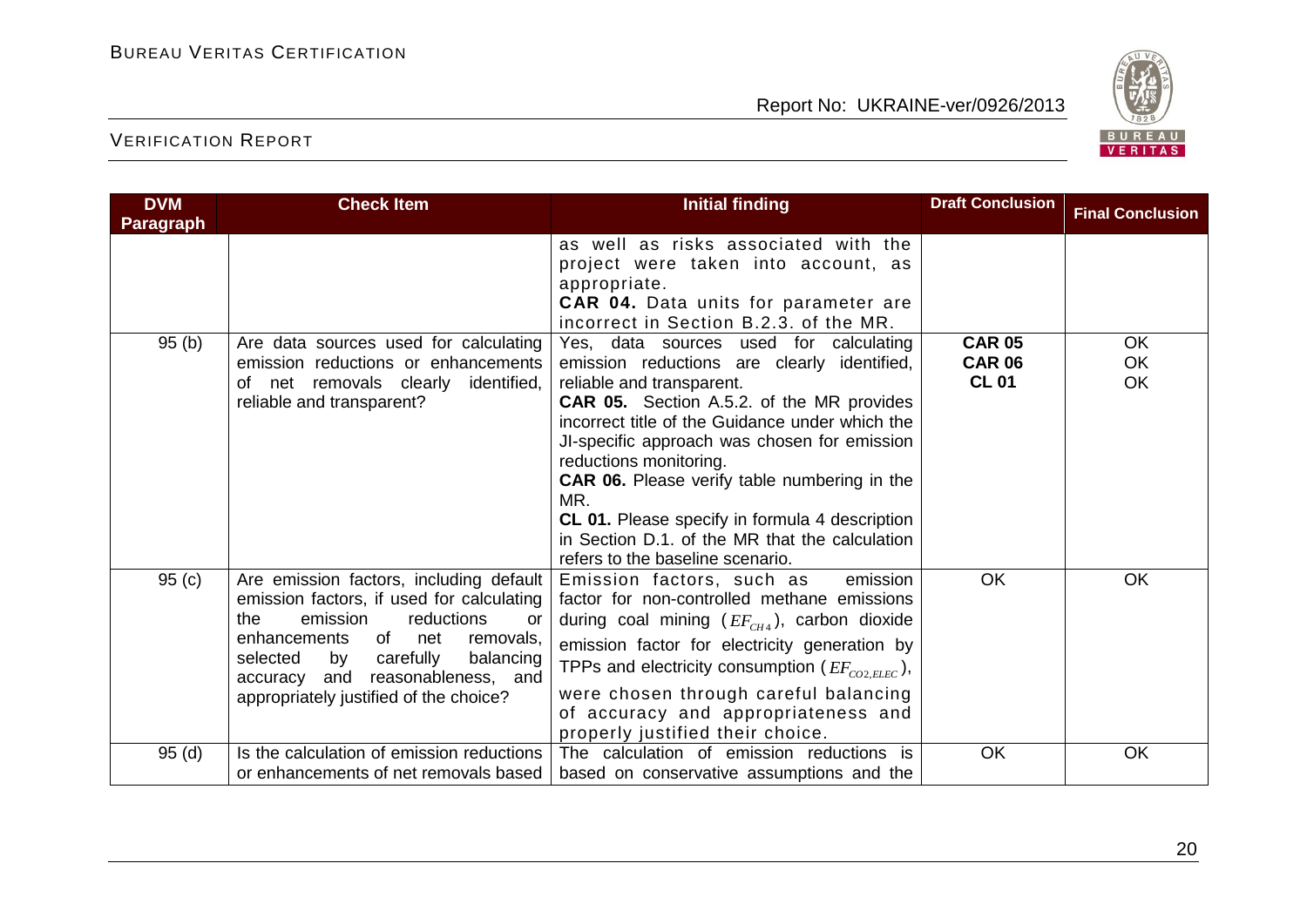

| <b>DVM</b>       | <b>Check Item</b>                                                                                                                                                                                                                                                                                                                | <b>Initial finding</b>                               | <b>Draft Conclusion</b> | <b>Final Conclusion</b> |
|------------------|----------------------------------------------------------------------------------------------------------------------------------------------------------------------------------------------------------------------------------------------------------------------------------------------------------------------------------|------------------------------------------------------|-------------------------|-------------------------|
| <b>Paragraph</b> |                                                                                                                                                                                                                                                                                                                                  |                                                      |                         |                         |
|                  | on conservative assumptions and the<br>plausible<br>scenarios<br>in a<br>most<br>transparent manner?                                                                                                                                                                                                                             | most plausible scenarios in a transparent<br>manner. |                         |                         |
|                  | Applicable to JI SSC projects only                                                                                                                                                                                                                                                                                               |                                                      |                         |                         |
| 96               | Is the relevant threshold to be classified<br>as JI SSC project not exceeded during<br>the monitoring period on an annual<br>average basis?<br>If the threshold is exceeded, is the<br>maximum emission reduction level<br>estimated in the PDD for the JI SSC<br>project or the bundle for the monitoring<br>period determined? | N/a                                                  | N/a                     | N/a                     |
|                  | Applicable to bundled JI SSC projects only                                                                                                                                                                                                                                                                                       |                                                      |                         |                         |
| 97(a)            | Has the composition of the bundle not<br>changed from that is stated in F-JI-<br><b>SSCBUNDLE?</b>                                                                                                                                                                                                                               | N/a                                                  | N/a                     | N/a                     |
| 97(b)            | If the determination was conducted on<br>the basis of an overall monitoring plan,<br>have the project participants submitted<br>a common monitoring report?                                                                                                                                                                      | N/a                                                  | N/a                     | N/a                     |
| 98               | If the monitoring is based on a<br>plan that provides for<br>monitoring<br>overlapping monitoring periods, are the<br>monitoring periods per component of<br>the project clearly specified in the<br>monitoring report?<br>Do the monitoring periods not overlap                                                                 | N/a                                                  | N/a                     | N/a                     |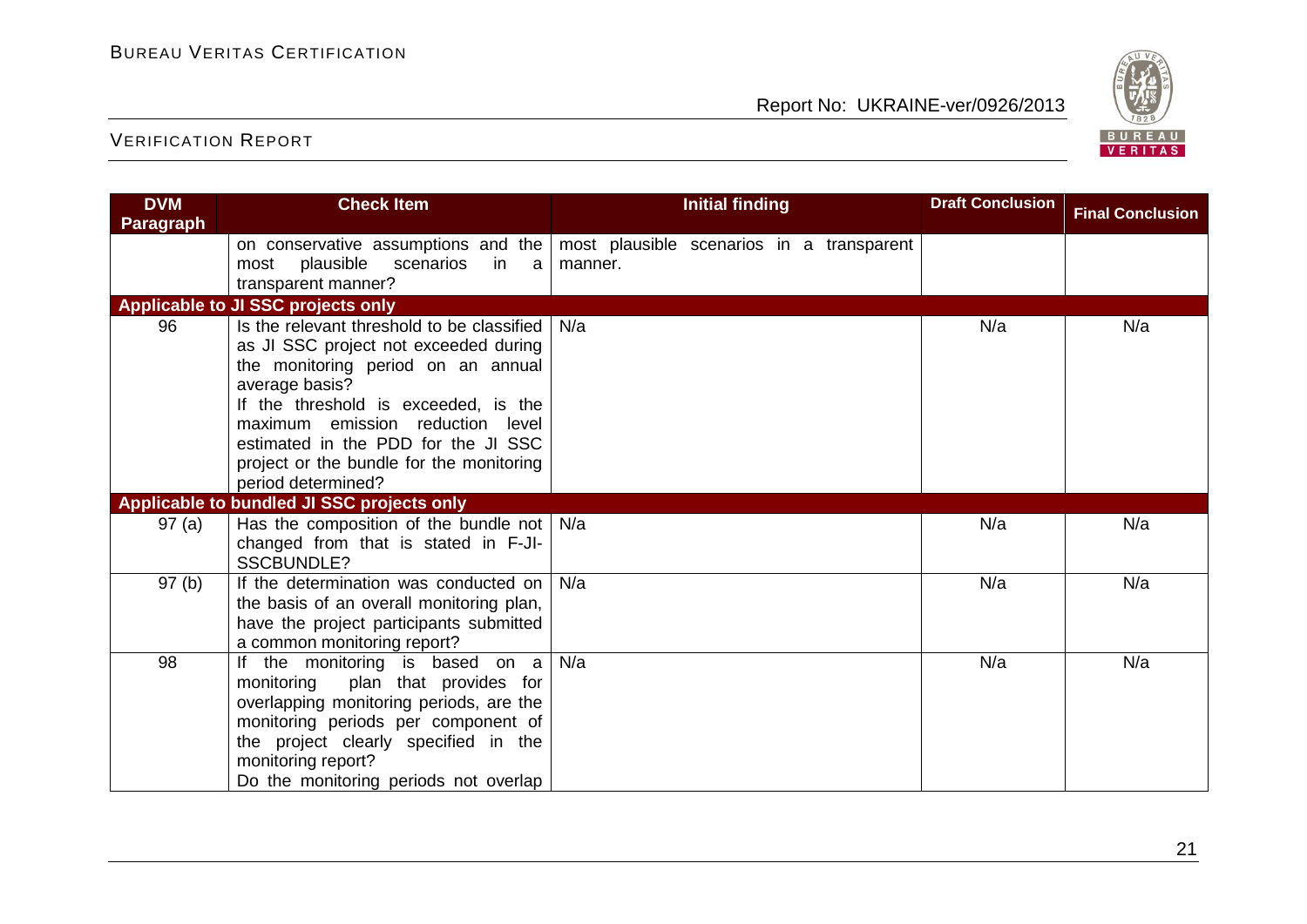

| <b>DVM</b><br>Paragraph | <b>Check Item</b>                                                                                                                                                                                                                                                                                     | <b>Initial finding</b>                                                                                                                                                                                                                                                                          | <b>Draft Conclusion</b> | <b>Final Conclusion</b> |
|-------------------------|-------------------------------------------------------------------------------------------------------------------------------------------------------------------------------------------------------------------------------------------------------------------------------------------------------|-------------------------------------------------------------------------------------------------------------------------------------------------------------------------------------------------------------------------------------------------------------------------------------------------|-------------------------|-------------------------|
|                         | with those for which verifications were<br>already deemed final in the past?                                                                                                                                                                                                                          |                                                                                                                                                                                                                                                                                                 |                         |                         |
|                         | <b>Revision of monitoring plan</b>                                                                                                                                                                                                                                                                    |                                                                                                                                                                                                                                                                                                 |                         |                         |
|                         | Applicable only if monitoring plan is revised by project participant                                                                                                                                                                                                                                  |                                                                                                                                                                                                                                                                                                 |                         |                         |
| 99(a)                   | Did the project participants provide an  <br>appropriate justification for the proposed<br>revision?                                                                                                                                                                                                  | N/a                                                                                                                                                                                                                                                                                             | N/a                     | N/a                     |
| 99 (b)                  | Does the proposed revision improve the<br>and/or<br>accuracy<br>applicability<br>of<br>information collected compared to the<br>without<br>original<br>monitoring<br>plan<br>changing conformity with the relevant<br>regulations<br>rules<br>and<br>for<br>the<br>establishment of monitoring plans? | N/a                                                                                                                                                                                                                                                                                             | N/a                     | N/a                     |
| <b>Data management</b>  |                                                                                                                                                                                                                                                                                                       |                                                                                                                                                                                                                                                                                                 |                         |                         |
| 101 $(a)$               | Is the implementation of data collection<br>procedures in accordance with the<br>monitoring plan, including the quality<br>control<br>and<br>quality<br>assurance<br>procedures?                                                                                                                      | Yes, the implementation of data collection<br>procedures is in accordance<br>with the<br>monitoring plan, including the quality control<br>and quality assurance procedures.                                                                                                                    | <b>OK</b>               | OK                      |
| 101(b)                  | Is the function<br>of<br>the<br>monitoring<br>calibration<br>equipment, including<br>its<br>status, is in order?                                                                                                                                                                                      | According to current legislation "On<br>metrology and metrological activity",<br>all metering equipment in Ukraine<br>must meet the specified requirements<br>of relevant standards and is subject to<br>check.<br>periodic<br>Interval<br>0f<br>calibration/verification for truck scales is 1 | <b>OK</b>               | OK                      |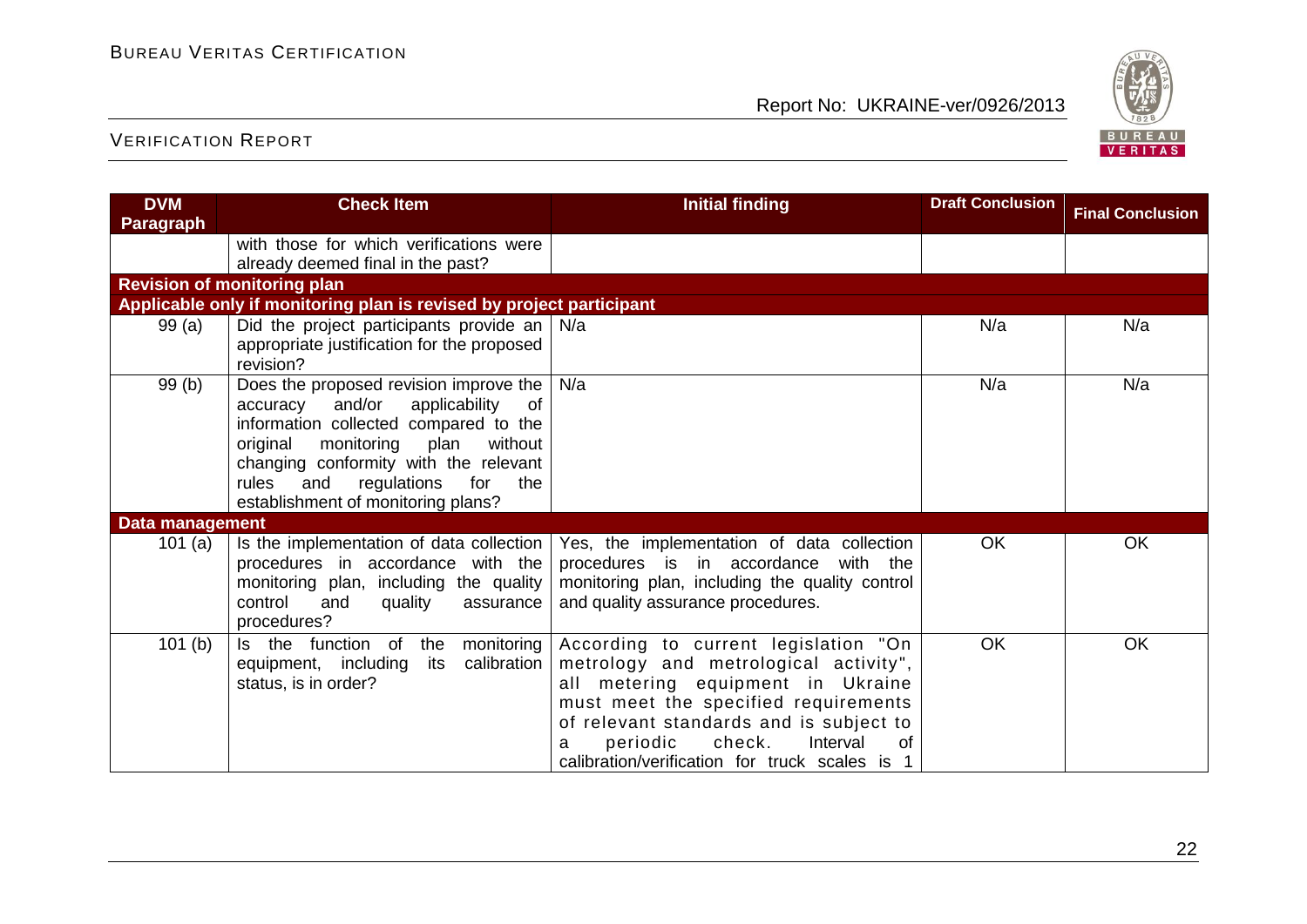

| <b>DVM</b>       | <b>Check Item</b>                                                                                                           | <b>Initial finding</b>                                                                                                                                                                                                                                                                                                                                                                                                                                                                                                                                                                                 | <b>Draft Conclusion</b> | <b>Final Conclusion</b> |
|------------------|-----------------------------------------------------------------------------------------------------------------------------|--------------------------------------------------------------------------------------------------------------------------------------------------------------------------------------------------------------------------------------------------------------------------------------------------------------------------------------------------------------------------------------------------------------------------------------------------------------------------------------------------------------------------------------------------------------------------------------------------------|-------------------------|-------------------------|
| <b>Paragraph</b> |                                                                                                                             |                                                                                                                                                                                                                                                                                                                                                                                                                                                                                                                                                                                                        |                         |                         |
|                  |                                                                                                                             | year.                                                                                                                                                                                                                                                                                                                                                                                                                                                                                                                                                                                                  |                         |                         |
| 101(c)           | Are the evidence and records used for<br>the monitoring maintained in a traceable<br>manner?                                | Organizational and management structure of<br>project owner, Ltd. "Prominvest-Ekolohiia", is<br>used for data collection for approved<br>Company administration<br>monitoring<br>plan.<br>headed by the director of the company, Borys<br>Filipov, is responsible for performance of<br>monitoring, data collection, registration,<br>visualization, storage and reporting of data<br>that were monitored, and periodic inspection<br>of measuring instruments.<br>The structure of<br>collection<br>and<br>processing<br>data<br><b>is</b><br>demonstrated by the chart in Section C.1. of<br>the MR. | OK                      | OK                      |
| $101$ (d)        | Is the data collection and management<br>system for the project in accordance<br>with the monitoring plan?                  | The data collection and management system<br>for the project is in accordance with the<br>monitoring plan. The verification team confirms<br>effectiveness of the existing management and<br>operational systems and found them eligible<br>for reliable project monitoring.                                                                                                                                                                                                                                                                                                                           | OK                      | OK                      |
|                  | Verification regarding programs of activities (additional elements for assessment)                                          |                                                                                                                                                                                                                                                                                                                                                                                                                                                                                                                                                                                                        |                         |                         |
| 102              | Is any JPA that has not been added to<br>the JI PoA not verified?                                                           | N/a                                                                                                                                                                                                                                                                                                                                                                                                                                                                                                                                                                                                    | N/a                     | N/a                     |
| 103              | Is the verification based on the monitoring<br>reports of all JPAs to be verified?                                          | N/a                                                                                                                                                                                                                                                                                                                                                                                                                                                                                                                                                                                                    | N/a                     | N/a                     |
| 103              | Does the verification ensure the accuracy<br>and conservativeness of the emission<br>reductions or enhancements of removals | N/a                                                                                                                                                                                                                                                                                                                                                                                                                                                                                                                                                                                                    | N/a                     | N/a                     |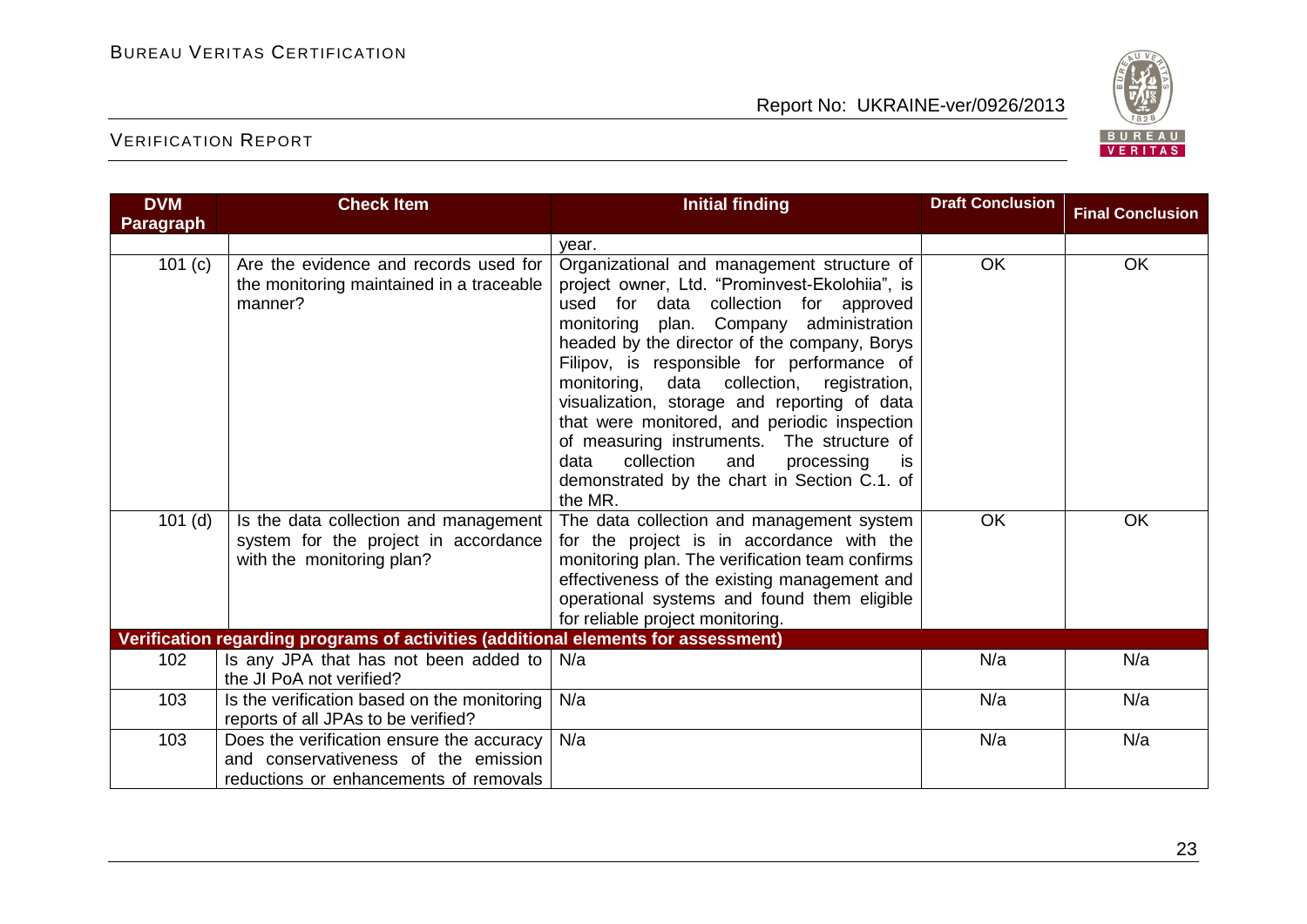

| <b>DVM</b>       | <b>Check Item</b>                                                                        | <b>Initial finding</b> | <b>Draft Conclusion</b> | <b>Final Conclusion</b> |
|------------------|------------------------------------------------------------------------------------------|------------------------|-------------------------|-------------------------|
| <b>Paragraph</b> |                                                                                          |                        |                         |                         |
|                  | generated by each JPA?                                                                   |                        |                         |                         |
| 104              | Does the monitoring period not overlap                                                   | N/a                    | N/a                     | N/a                     |
|                  | with previous monitoring periods?                                                        |                        |                         |                         |
| 105              | If the AIE learns of an erroneously                                                      | N/a                    | N/a                     | N/a                     |
|                  | included JPA, has the AIE informed the<br>JISC of its findings in writing?               |                        |                         |                         |
|                  | Applicable to sample-based approach only                                                 |                        |                         |                         |
| 106              | Does the sampling plan prepared by the                                                   | N/a                    | N/a                     | N/a                     |
|                  | $AIE$ :                                                                                  |                        |                         |                         |
|                  | (a) Describe its sample selection, taking                                                |                        |                         |                         |
|                  | into account that:                                                                       |                        |                         |                         |
|                  | (i) For each verification that uses a                                                    |                        |                         |                         |
|                  | sample-based approach, the sample                                                        |                        |                         |                         |
|                  | selection<br>shall<br>be<br>sufficiently                                                 |                        |                         |                         |
|                  | representative of the JPAs in the JI PoA                                                 |                        |                         |                         |
|                  | such extrapolation to all JPAs identified<br>for that verification is reasonable, taking |                        |                         |                         |
|                  | into account differences among the                                                       |                        |                         |                         |
|                  | characteristics of JPAs, such as:                                                        |                        |                         |                         |
|                  | - The types of JPAs;                                                                     |                        |                         |                         |
|                  | - The complexity of the applicable                                                       |                        |                         |                         |
|                  | technologies and/or measures used;                                                       |                        |                         |                         |
|                  | - The geographical location of each                                                      |                        |                         |                         |
|                  | JPA;                                                                                     |                        |                         |                         |
|                  | - The amounts of expected emission                                                       |                        |                         |                         |
|                  | reductions of the JPAs being verified;                                                   |                        |                         |                         |
|                  | - The number of JPAs for which                                                           |                        |                         |                         |
|                  | emission reductions are being verified;                                                  |                        |                         |                         |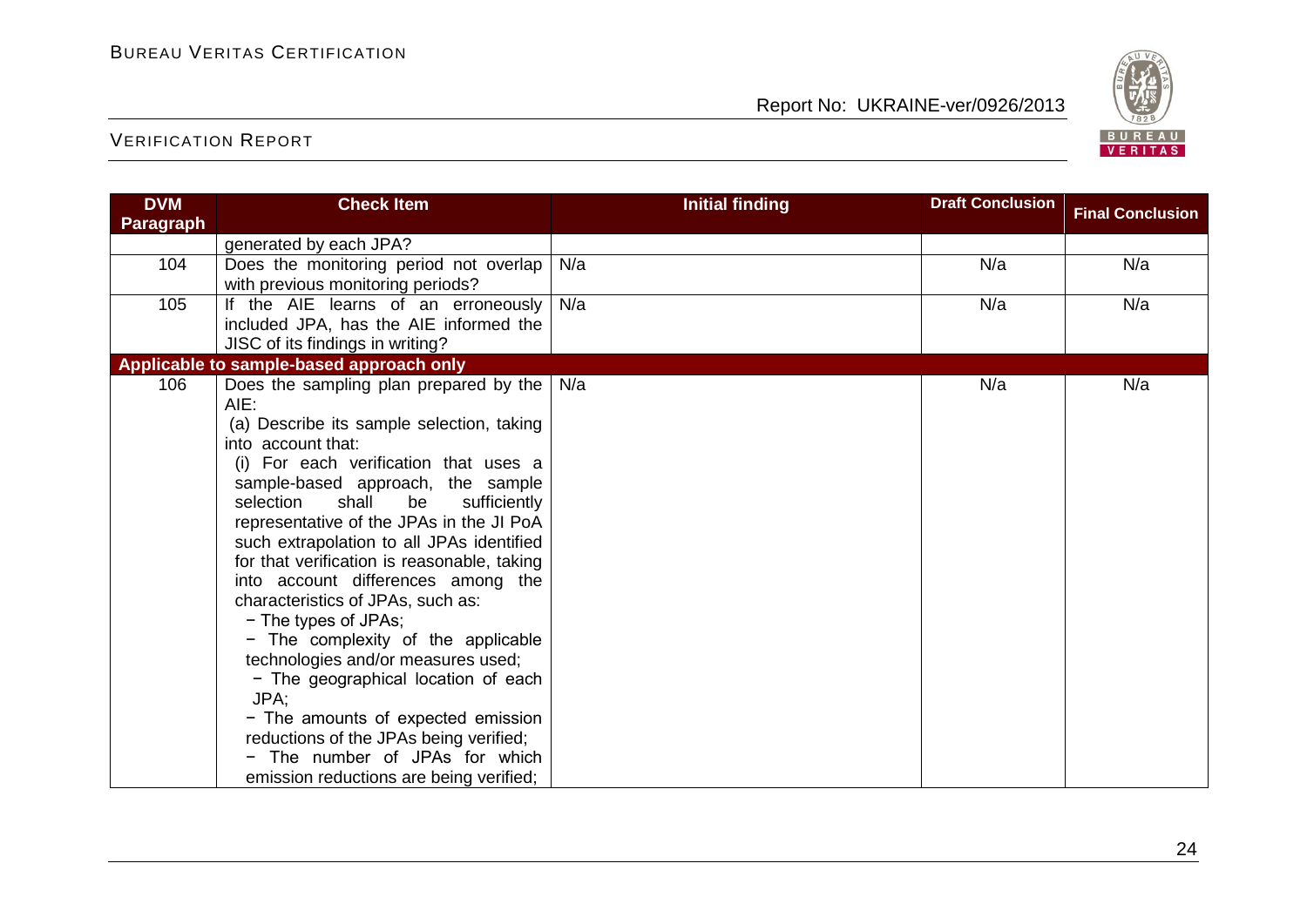

| <b>DVM</b>       | <b>Check Item</b>                                                                                                                                                                                                                                                                                                                                                                      | <b>Initial finding</b> | <b>Draft Conclusion</b> | <b>Final Conclusion</b> |
|------------------|----------------------------------------------------------------------------------------------------------------------------------------------------------------------------------------------------------------------------------------------------------------------------------------------------------------------------------------------------------------------------------------|------------------------|-------------------------|-------------------------|
| <b>Paragraph</b> |                                                                                                                                                                                                                                                                                                                                                                                        |                        |                         |                         |
|                  | - The length of monitoring periods of<br>the JPAs being verified; and<br>The samples selected for prior<br>$\qquad \qquad \blacksquare$<br>verifications, if any?                                                                                                                                                                                                                      |                        |                         |                         |
| 107              | Is the sampling plan ready for publication  <br>through the secretariat along with the<br>verification report<br>and<br>supporting<br>documentation?                                                                                                                                                                                                                                   | N/a                    | N/a                     | N/a                     |
| 108              | Has the AIE made site inspections of at $ $<br>least the square root of the number of<br>total JPAs, rounded to the upper whole<br>number?<br>If the AIE makes no site inspections or<br>fewer site inspections than the square<br>root of the number of total JPAs, rounded<br>to the upper whole number, then does the<br>AIE provide a reasonable explanation and<br>justification? | N/a                    | N/a                     | N/a                     |
| 109              | Is the sampling plan available for<br>submission to the secretariat for the<br>JISC.s ex ante assessment? (Optional)                                                                                                                                                                                                                                                                   | N/a                    | N/a                     | N/a                     |
| 110              | If the AIE learns of a fraudulently included<br>JPA, a fraudulently monitored JPA or an<br>inflated number of emission reductions<br>claimed in a JI PoA, has the AIE informed<br>the JISC of the fraud in writing?                                                                                                                                                                    | N/a                    | N/a                     | N/a                     |